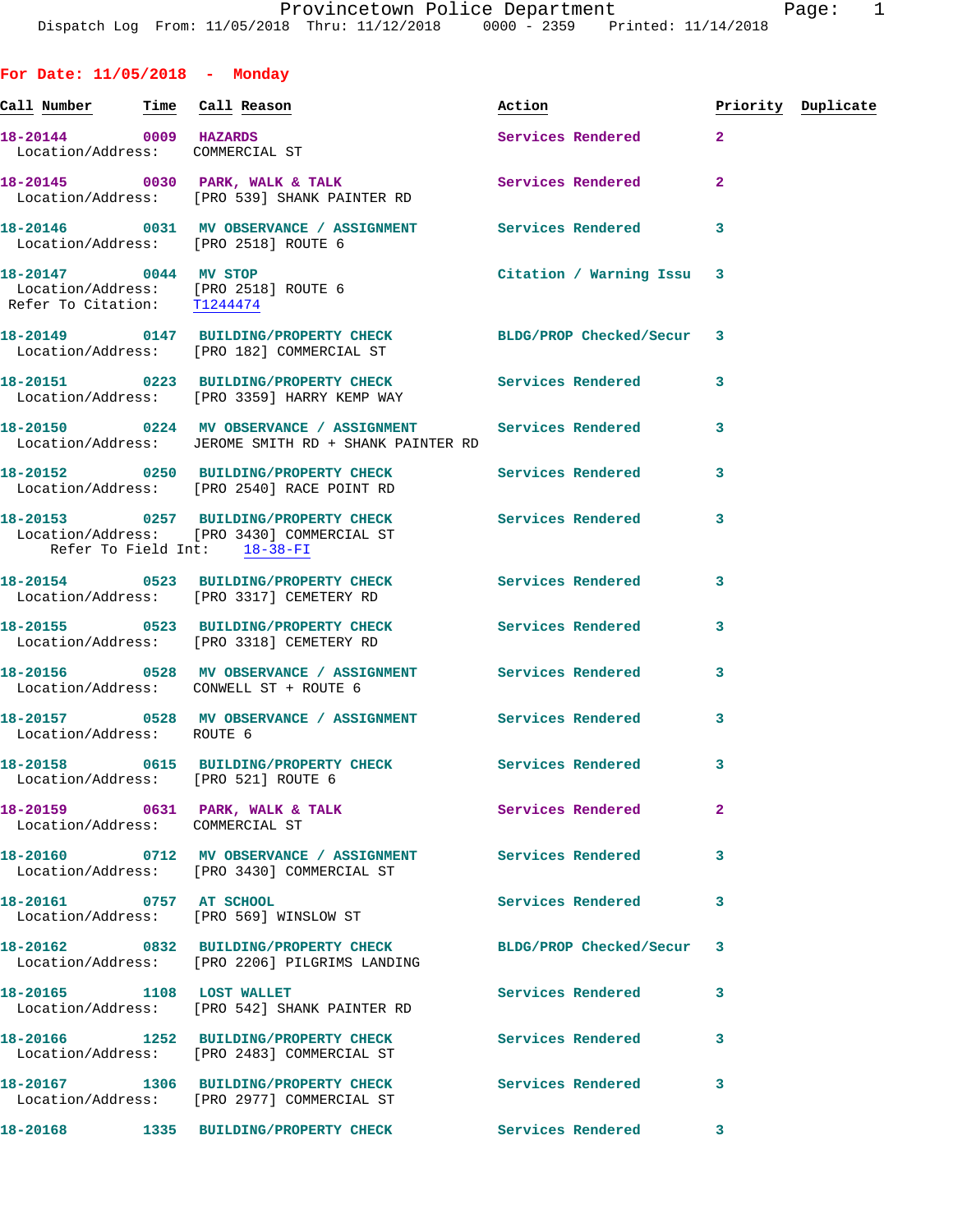|                                        | Dispatch Log From: 11/05/2018 Thru: 11/12/2018 0000 - 2359 Printed: 11/14/2018                                   | Provincetown Police Department |                | Page: 2 |  |
|----------------------------------------|------------------------------------------------------------------------------------------------------------------|--------------------------------|----------------|---------|--|
|                                        | Location/Address: [PRO 2898] JEROME SMITH RD                                                                     |                                |                |         |  |
|                                        | 18-20169 1342 BUILDING/PROPERTY CHECK BLDG/PROP Checked/Secur 3<br>Location/Address: [PRO 2898] JEROME SMITH RD  |                                |                |         |  |
|                                        | 18-20170 1345 MEDICAL EMERGENCY<br>Location/Address: [PRO 3222] ALDEN ST                                         | Transported to Hospital 1      |                |         |  |
|                                        | 18-20171 1400 MV OBSERVANCE / ASSIGNMENT Services Rendered 3<br>Location/Address: [PRO 1892] SHANK PAINTER RD    |                                |                |         |  |
| Location/Address: [PRO 569] WINSLOW ST | 18-20172 1450 SERVICE CALL - POLICE Services Rendered 3                                                          |                                |                |         |  |
| Location/Address: SNOWS LN             | 18-20173 1455 ALARM - FIRE                                                                                       | No Action Required 1           |                |         |  |
|                                        | 18-20174 1520 PARK, WALK & TALK<br>Location/Address: [PRO 488] MAYFLOWER ST                                      | Services Rendered              | $\mathbf{2}$   |         |  |
|                                        | 18-20175 1551 BUILDING/PROPERTY CHECK Services Rendered<br>Location/Address: [PRO 1778] SHANK PAINTER RD         |                                | 3              |         |  |
|                                        | 18-20176 1559 PARK, WALK & TALK<br>Location/Address: [PRO 105] COMMERCIAL ST                                     | Services Rendered              | $\overline{2}$ |         |  |
| Location/Address: ROUTE 6              | 18-20177 1651 MV OBSERVANCE / ASSIGNMENT Services Rendered                                                       |                                | 3              |         |  |
|                                        | 18-20178 1734 MEDICAL EMERGENCY<br>Location/Address: [PRO 440] HARRY KEMP WAY                                    | Transported to Hospital 1      |                |         |  |
|                                        | 18-20179 1832 BUILDING/PROPERTY CHECK Services Rendered<br>Location/Address: [PRO 2490] PROVINCELANDS RD         |                                | 3              |         |  |
|                                        | 18-20181 1902 MV OBSERVANCE / ASSIGNMENT Services Rendered 3<br>Location/Address: HOWLAND ST + BRADFORD ST       |                                |                |         |  |
| For Date: $11/06/2018$ - Tuesday       |                                                                                                                  |                                |                |         |  |
|                                        | 18-20183 0010 BUILDING/PROPERTY CHECK BLDG/PROP Checked/Secur 3<br>Location/Address: [PRO 1778] SHANK PAINTER RD |                                |                |         |  |
|                                        | 18-20184 0024 MV OBSERVANCE / ASSIGNMENT Services Rendered<br>Location/Address: [PRO 182] COMMERCIAL ST          |                                | 3              |         |  |
|                                        | 18-20185 0033 BUILDING/PROPERTY CHECK Services Rendered<br>Location/Address: [PRO 2977] COMMERCIAL ST            |                                | 3              |         |  |
|                                        | 18-20186 0040 BUILDING/PROPERTY CHECK Services Rendered<br>Location/Address: [PRO 2483] COMMERCIAL ST            |                                | 3              |         |  |
|                                        | 18-20187 0051 BUILDING/PROPERTY CHECK BLDG/PROP Checked/Secur 3<br>Location/Address: [PRO 3430] COMMERCIAL ST    |                                |                |         |  |
| Location/Address: [PRO 2513] ROUTE 6   | 18-20189 0055 MV OBSERVANCE / ASSIGNMENT Services Rendered                                                       |                                | 3              |         |  |
|                                        | 18-20188 0056 MV OBSERVANCE / ASSIGNMENT Services Rendered 3<br>Location/Address: [PRO 3912] SHANK PAINTER RD    |                                |                |         |  |
| Location/Address: [PRO 521] ROUTE 6    | 18-20191 0220 BUILDING/PROPERTY CHECK Services Rendered                                                          |                                | 3              |         |  |
| Location/Address: [PRO 2513] ROUTE 6   | 18-20192 0234 MV OBSERVANCE / ASSIGNMENT Services Rendered 3                                                     |                                |                |         |  |
|                                        | 18-20194 0439 BUILDING/PROPERTY CHECK BLDG/PROP Checked/Secur 3<br>Location/Address: [PRO 2977] COMMERCIAL ST    |                                |                |         |  |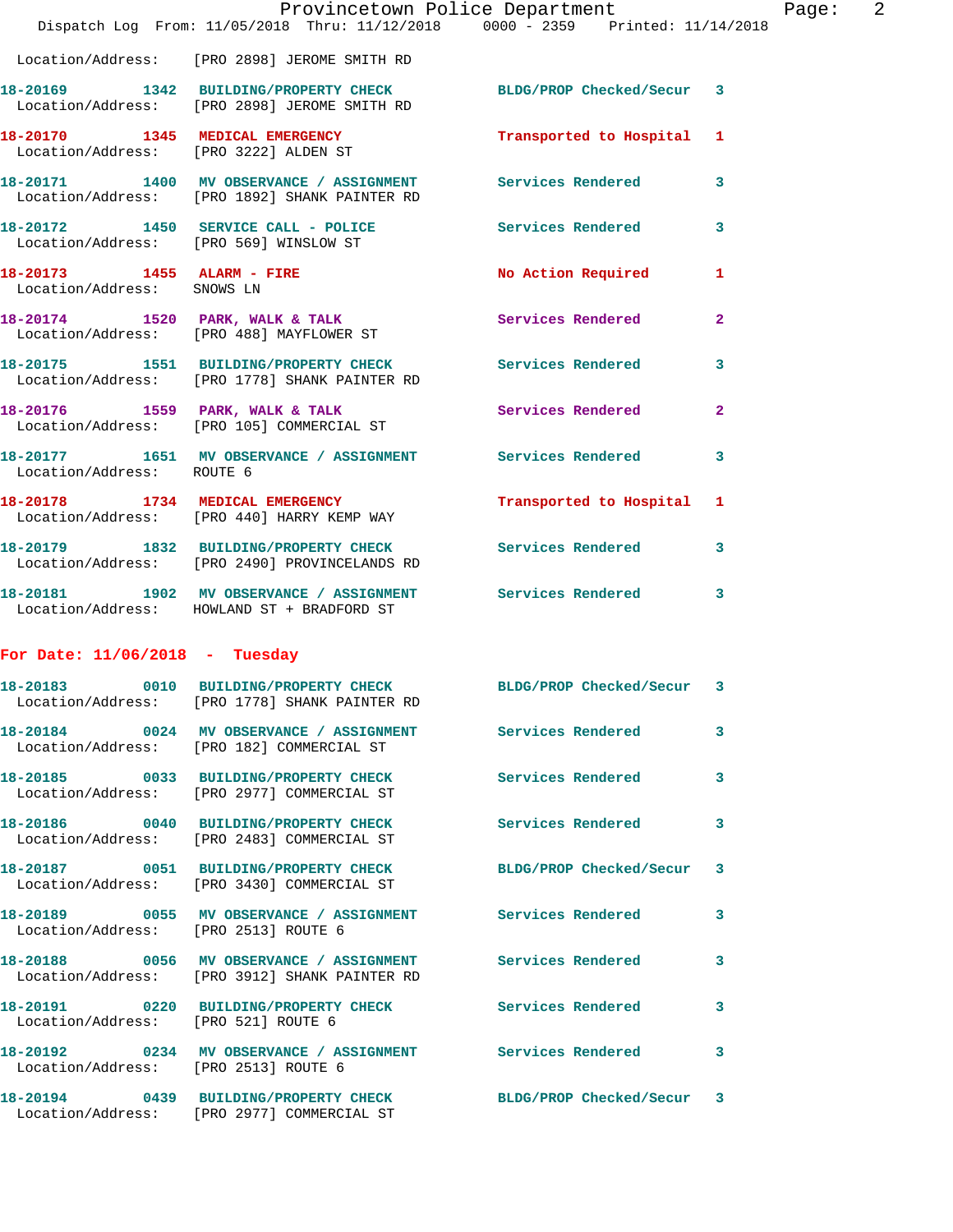|                                      | Provincetown Police Department Page: 3<br>Dispatch Log From: 11/05/2018 Thru: 11/12/2018 0000 - 2359 Printed: 11/14/2018 |                           |                |              |  |
|--------------------------------------|--------------------------------------------------------------------------------------------------------------------------|---------------------------|----------------|--------------|--|
|                                      | 18-20195 0447 MV OBSERVANCE / ASSIGNMENT Services Rendered<br>Location/Address: [PRO 3430] COMMERCIAL ST                 |                           | $\mathbf{3}$   |              |  |
|                                      | Location/Address: SHANK PAINTER RD + JEROME SMITH RD                                                                     |                           |                |              |  |
|                                      | 18-20197 0658 POLL COVERAGE<br>Location/Address: [PRO 105] COMMERCIAL ST                                                 | Services Rendered 3       |                | $\mathbf{2}$ |  |
|                                      | 18-20198 0659 FOLLOW UP<br>Location/Address: [PRO 542] SHANK PAINTER RD                                                  | Services Rendered         | $\mathbf{2}$   |              |  |
|                                      |                                                                                                                          |                           | $\mathbf{3}$   |              |  |
|                                      | 18-20200 0812 SERVICE CALL - POLICE 3 Services Rendered<br>Location/Address: [PRO 569] WINSLOW ST                        |                           | 3              |              |  |
|                                      | 18-20201 0814 LOST WALLET<br>Location/Address: [PRO 542] SHANK PAINTER RD                                                | Services Rendered 3       |                |              |  |
|                                      | 18-20205 0857 MV OBSERVANCE / ASSIGNMENT Services Rendered<br>Location/Address: [PRO 106] COMMERCIAL ST                  |                           | 3              |              |  |
|                                      | 18-20204 0859 PARK, WALK & TALK Services Rendered<br>Location/Address: [PRO 3870] COMMERCIAL ST                          |                           | $\overline{2}$ |              |  |
|                                      | 18-20206 0909 BUILDING/PROPERTY CHECK BLDG/PROP Checked/Secur 3<br>Location/Address: [PRO 2206] PILGRIMS LANDING         |                           |                |              |  |
|                                      | 18-20208 0924 PARK, WALK & TALK Services Rendered<br>Location/Address: [PRO 314] COMMERCIAL ST                           |                           | $\mathbf{2}$   |              |  |
| Location/Address: [PRO 2521] ROUTE 6 | 18-20209 0947 MV OBSERVANCE / ASSIGNMENT Services Rendered                                                               |                           | 3              |              |  |
|                                      | 18-20211 1053 BUILDING/PROPERTY CHECK Services Rendered<br>Location/Address: [PRO 2266] COMMERCIAL ST                    |                           | $\mathbf{3}$   |              |  |
|                                      |                                                                                                                          | Services Rendered         | $\mathbf{2}$   |              |  |
|                                      | 18-20215 1142 MV COMPLAINT<br>Location/Address: [PRO 2273] WINTHROP ST                                                   | <b>Services Rendered</b>  |                |              |  |
|                                      | 18-20214 1157 MEDICAL EMERGENCY<br>Location/Address: [PRO 542] SHANK PAINTER RD                                          | Referred to Other Agenc 1 |                |              |  |
| 18-20216 1200 AT SCHOOL              | Location/Address: [PRO 569] WINSLOW ST                                                                                   | Services Rendered         | 3              |              |  |
|                                      | 18-20217 1217 BUILDING/PROPERTY CHECK Services Rendered<br>Location/Address: [PRO 2898] JEROME SMITH RD                  |                           | 3              |              |  |
|                                      | 18-20218 1235 BUILDING/PROPERTY CHECK Services Rendered<br>Location/Address: [PRO 3430] COMMERCIAL ST                    |                           | 3              |              |  |
|                                      | 18-20219 1302 MEDICAL EMERGENCY<br>Location/Address: [PRO 1012] NELSON AVE                                               | <b>Services Rendered</b>  | 1              |              |  |
|                                      | 18-20220 1333 ALARM - FIRE<br>Location/Address: [PRO 3015] BRADFORD ST                                                   | False Alarm               | $\mathbf{1}$   | 1            |  |
| Location/Address: [PRO 2521] ROUTE 6 | 18-20221 1405 MV COMPLAINT                                                                                               | Services Rendered         | 2              |              |  |
| 18-20223 1412 ANIMAL CALL            | Location/Address: [PRO 2945] COMMERCIAL ST                                                                               | Services Rendered         | $\mathbf{2}$   |              |  |
|                                      | 18-20224 1507 MEDICAL EMERGENCY                                                                                          | Transported to Hospital 1 |                |              |  |

Location/Address: [PRO 440] HARRY KEMP WAY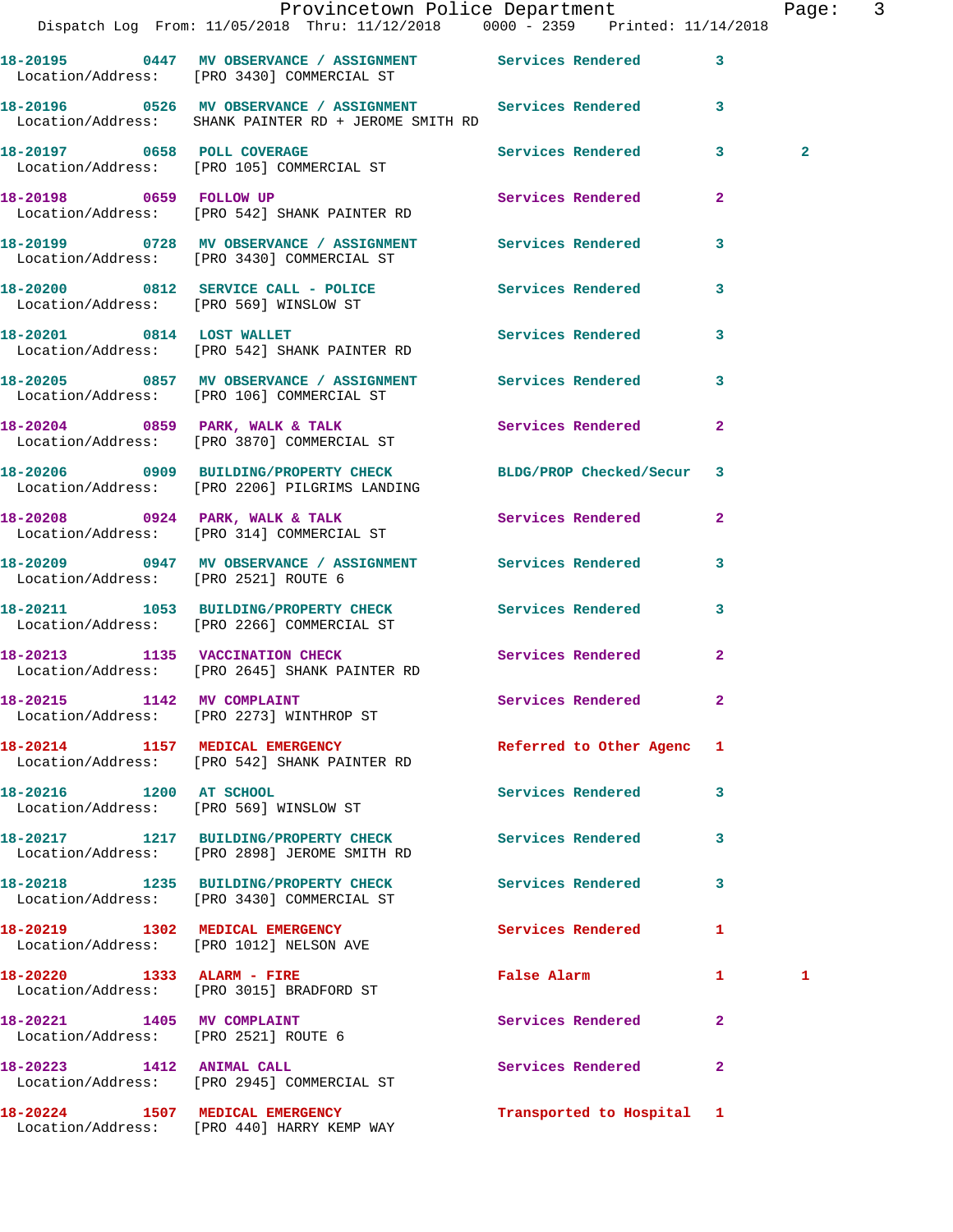| Location/Address: [PRO 3440] ROUTE 6                 | 18-20225 1528 MV OBSERVANCE / ASSIGNMENT Services Rendered 3                                                  |                           |                         |
|------------------------------------------------------|---------------------------------------------------------------------------------------------------------------|---------------------------|-------------------------|
|                                                      | $18-20226$ 1546 ALARM - GENERAL<br>Location/Address: [PRO 2576] COMMERCIAL ST                                 | False Alarm               | 1                       |
| 18-20227 1549 ALARM - GENERAL                        | Location/Address: [PRO 1974] BRADFORD ST                                                                      | False Alarm               | 1                       |
|                                                      | 18-20228 1639 BUILDING/PROPERTY CHECK<br>Location/Address: [PRO 3259] MACMILLAN WHARF                         | Services Rendered         | 3                       |
|                                                      | 18-20229 1639 BUILDING/PROPERTY CHECK<br>Location/Address: [PRO 2483] COMMERCIAL ST                           | <b>Services Rendered</b>  | 3                       |
|                                                      | 18-20230 1650 MV OBSERVANCE / ASSIGNMENT Services Rendered<br>Location/Address: BRADFORD ST + HOWLAND ST      |                           | 3                       |
|                                                      | 18-20233 1725 MEDICAL EMERGENCY<br>Location/Address: [PRO 542] SHANK PAINTER RD<br>Refer To Arrest: 18-255-AR | <b>PATIENT REFUSAL</b>    | 1                       |
|                                                      | 18-20234 2011 MV OBSERVANCE / ASSIGNMENT Services Rendered 3<br>Location/Address: HOWLAND ST + BRADFORD ST    |                           |                         |
|                                                      | 18-20235 2034 BUILDING/PROPERTY CHECK Services Rendered<br>Location/Address: [PRO 2494] BRADFORD ST           |                           | 3                       |
|                                                      | 18-20236 2036 BUILDING/PROPERTY CHECK<br>Location/Address: [PRO 595] BRADFORD ST                              | Services Rendered 3       |                         |
| 18-20237 2046 MV STOP<br>Refer To Citation: T1244437 | Location/Address: BRADFORD ST + ALLERTON ST                                                                   | Citation / Warning Issu 3 |                         |
| Location/Address: ROUTE 6                            | 18-20238 2139 MV OBSERVANCE / ASSIGNMENT Services Rendered                                                    |                           | $\overline{\mathbf{3}}$ |
|                                                      | 18-20239 2358 BUILDING/PROPERTY CHECK Services Rendered 3<br>Location/Address: [PRO 3259] MACMILLAN WHARF     |                           |                         |
| For Date: $11/07/2018$ - Wednesday                   |                                                                                                               |                           |                         |
|                                                      | 18-20240 0055 MV OBSERVANCE / ASSIGNMENT<br>Location/Address: HOWLAND ST + BRADFORD ST                        | Services Rendered         | 3                       |
| Location/Address: ROUTE 6 + SNAIL RD                 | 18-20241  0211 MV OBSERVANCE / ASSIGNMENT Services Rendered                                                   |                           | $\mathbf{3}$            |
| 18-20243 0300 FOLLOW UP                              | Location/Address: [PRO 542] SHANK PAINTER RD                                                                  | Services Rendered         | $\mathbf{2}$            |
|                                                      | 18-20242 0308 BUILDING/PROPERTY CHECK<br>Location/Address: [PRO 537] SHANK PAINTER RD                         | Services Rendered         | 3                       |
|                                                      | 18-20245 0509 BUILDING/PROPERTY CHECK<br>Location/Address: [PRO 3259] MACMILLAN WHARF                         | Services Rendered         | 3                       |
|                                                      | 18-20244 0517 MV OBSERVANCE / ASSIGNMENT Services Rendered<br>Location/Address: BRADFORD ST + HOWLAND ST      |                           | 3                       |
|                                                      | 18-20246 0521 BUILDING/PROPERTY CHECK<br>Location/Address: [PRO 2977] COMMERCIAL ST                           | Services Rendered         | 3                       |
| Location/Address: [PRO 521] ROUTE 6                  | 18-20247 0553 BUILDING/PROPERTY CHECK                                                                         | <b>Services Rendered</b>  | 3                       |
| Location/Address: ROUTE 6                            | 18-20248 0558 MV OBSERVANCE / ASSIGNMENT Services Rendered                                                    |                           | 3                       |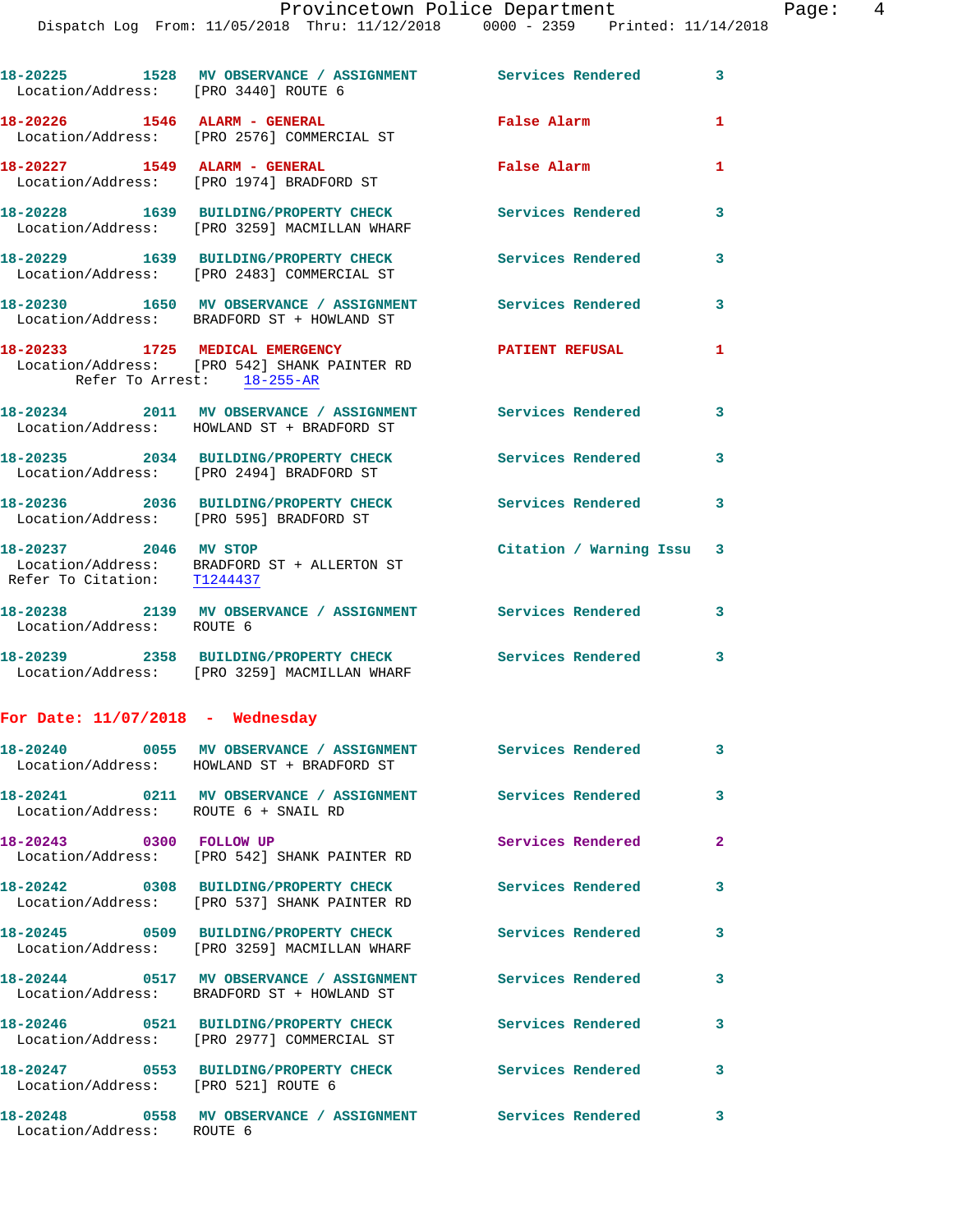Dispatch Log From: 11/05/2018 Thru: 11/12/2018 0000 - 2359 Printed: 11/14/2018

| 18-20249<br>0630                                           | PARK, WALK & TALK<br>Location/Address: [PRO 539] SHANK PAINTER RD  | Services Rendered | 2 |
|------------------------------------------------------------|--------------------------------------------------------------------|-------------------|---|
| 18-20250<br>0746                                           | <b>ANIMAL CALL</b><br>Location/Address: ROUTE 6 + SHANK PAINTER RD | Services Rendered | 2 |
| 18-20251<br>0755<br>Location/Address: [PRO 569] WINSLOW ST | SERVICE CALL - POLICE                                              | Services Rendered |   |
| 18-20252<br>0811                                           | PARK, WALK & TALK<br>Location/Address: [PRO 3121] COMMERCIAL ST    | Services Rendered | 2 |

**18-20253 0838 COMPLAINT - GENERAL Services Rendered 3**  Location/Address: [PRO 2559] COMMERCIAL ST

Location/Address: [PRO 2169] COMMERCIAL ST

Location/Address: [PRO 2521] ROUTE 6

 Location/Address: ROUTE 6 + SNAIL RD Refer To Citation: 18-1225-CN

Location/Address: BRADFORD ST + CARVER ST

 Location/Address: [PRO 2513] ROUTE 6 Refer To Citation: T1244475

Location/Address: [PRO 886] CONWAY ST

**18-20262 1040 MV OBSERVANCE / ASSIGNMENT Services Rendered 3**  Location/Address: [PRO 3912] SHANK PAINTER RD

Location/Address: [PRO 3489] COMMERCIAL ST

Location/Address: [PRO 3296] SHANK PAINTER RD

**18-20266 1141 MV OBSERVANCE / ASSIGNMENT BLDG/PROP Checked/Secur 3** 

Location/Address: [PRO 2521] ROUTE 6

**18-20268 1200 BUILDING/PROPERTY CHECK BLDG/PROP Checked/Secur 3**  Location/Address: [PRO 2206] PILGRIMS LANDING

**18-20272 1253 ALARM - GENERAL False Alarm 1** 

Location/Address: [PRO 542] SHANK PAINTER RD

Location/Address: [PRO 444] HIGH POLE HILL

18-20255 0853 PARK, WALK & TALK Services Rendered 2

**18-20256 0909 MV OBSERVANCE / ASSIGNMENT Services Rendered 3** 

**18-20258 0931 MV STOP VERBAL WARNING 3** 

**18-20263 1128 ANIMAL CALL Services Rendered 2** 

Location/Address: [PRO 3222] ALDEN ST

Location/Address: [PRO 1645] HARRY KEMP WAY

Location/Address: [PRO 2550] ALDEN ST

Location/Address: [PRO 440] HARRY KEMP WAY

Location/Address: [PRO 2518] ROUTE 6

**18-20259 0939 COMPLAINT - GENERAL SPOKEN TO 3 18-20260 0955 MV STOP Citation / Warning Issu 3** 

**18-20261 1039 MEDICAL EMERGENCY Transported to Hospital 1** 

**18-20264 1128 PARK, WALK & TALK Services Rendered 2** 

**18-20265 1135 MEDICAL EMERGENCY Transported to Hospital 1** 

**18-20269 1158 MV DISABLED No Action Required 2** 

**18-20271 1246 MEDICAL EMERGENCY Could Not Locate 1** 

**18-20273 1312 LANDLORD / TENANT Services Rendered 2** 

**18-20274 1331 GENERAL INFO Services Rendered 3** 

**18-20275 1409 MV OBSERVANCE / ASSIGNMENT Services Rendered 3**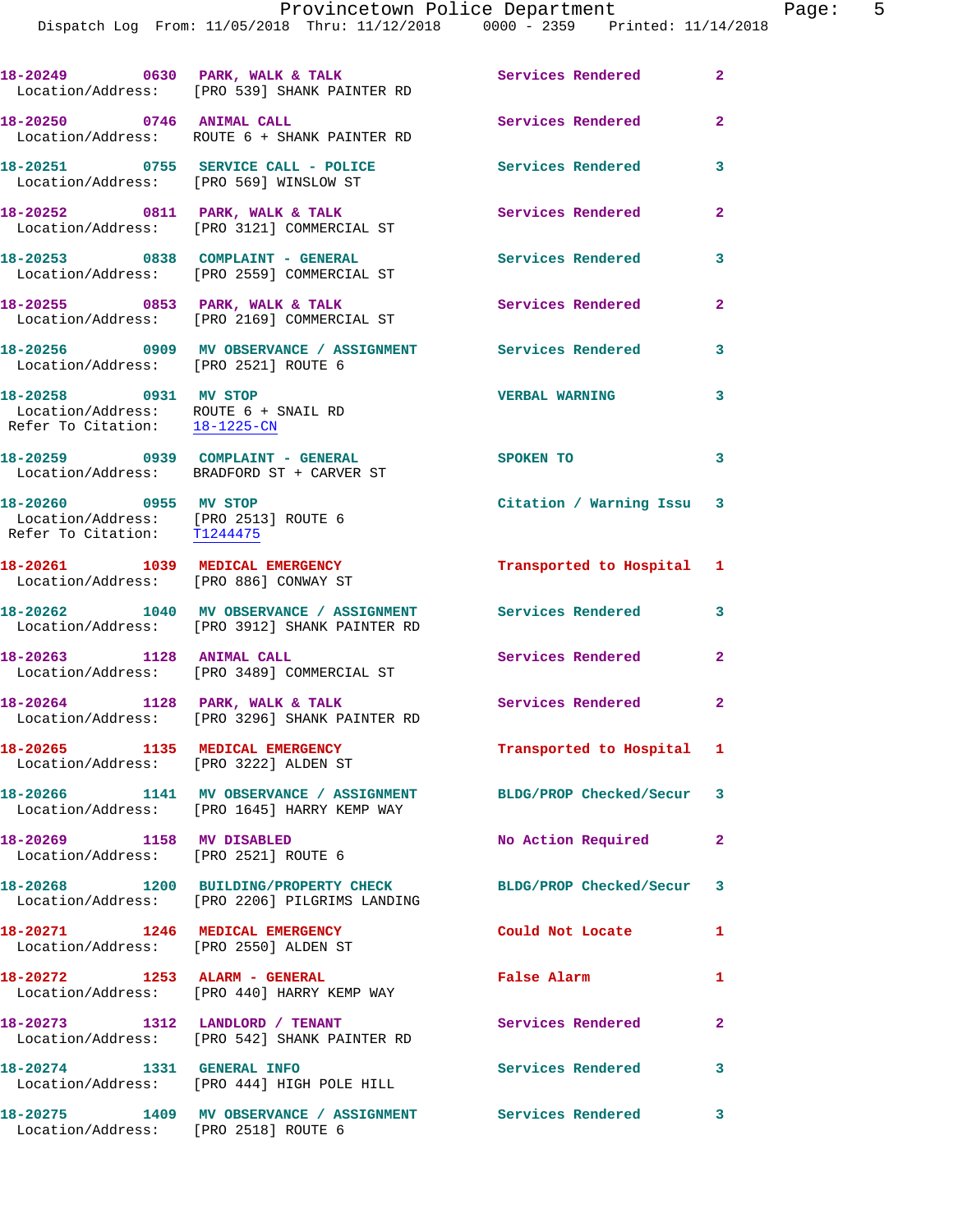Dispatch Log From: 11/05/2018 Thru: 11/12/2018 0000 - 2359 Printed: 11/14/2018

|                                                                 | 18-20278 1505 SERVICE CALL - POLICE<br>Location/Address: [PRO 569] WINSLOW ST                                                         | Services Rendered 3       |                         |
|-----------------------------------------------------------------|---------------------------------------------------------------------------------------------------------------------------------------|---------------------------|-------------------------|
| 18-20277 1510 ASSIST CITIZEN<br>Location/Address: RACE POINT RD |                                                                                                                                       | Referred to Other Agenc 3 |                         |
| 18-20276 1517 FOLLOW UP                                         | Location/Address: [PRO 542] SHANK PAINTER RD                                                                                          | Services Rendered         | 2                       |
|                                                                 | 18-20279 1551 BUILDING/PROPERTY CHECK<br>Location/Address: [PRO 2977] COMMERCIAL ST                                                   | <b>Services Rendered</b>  | 3                       |
|                                                                 | 18-20280 1610 SERVICE CALL - POLICE<br>Location/Address: [PRO 441] HARRY KEMP WAY                                                     | <b>Services Rendered</b>  | $\overline{\mathbf{3}}$ |
| 18-20281 1646 MV STOP                                           | $\begin{tabular}{ll} Location/Address: & \tt BRADFORD ST + THISTLEMORE RD \\ Refer To Citation: & \underline{T1244600} \end{tabular}$ | Citation / Warning Issu   | 3                       |
|                                                                 | 18-20282 1705 MV OBSERVANCE / ASSIGNMENT Services Rendered 3<br>Location/Address: [PRO 3440] ROUTE 6 + HOWLAND ST                     |                           |                         |
|                                                                 | 18-20283 1709 PARK, WALK & TALK<br>Location/Address: [PRO 526] RYDER ST EXT                                                           | Services Rendered         | $\mathbf{2}$            |
| 18-20284 1710 MV STOP<br>Refer To Citation: 18-1226-CN          | Location/Address: ROUTE 6 + HOWLAND ST                                                                                                | <b>VERBAL WARNING</b>     | 3                       |
| Location/Address: COMMERCIAL ST                                 | 18-20285 1717 BUILDING/PROPERTY CHECK                                                                                                 | BLDG/PROP Checked/Secur 3 |                         |
| 18-20286 1736 DISORDERLY                                        | Location/Address: [PRO 37] BRADFORD ST                                                                                                | <b>GONE ON ARRIVAL</b>    | 1                       |
|                                                                 | 18-20287 1800 BUILDING/PROPERTY CHECK Services Rendered<br>Location/Address: [PRO 2483] COMMERCIAL ST                                 |                           | 3                       |
| Location/Address: [PRO 3440] ROUTE 6                            | 18-20288 1904 MV OBSERVANCE / ASSIGNMENT Services Rendered                                                                            |                           | 3                       |
|                                                                 | 18-20289 1952 BUILDING/PROPERTY CHECK Services Rendered<br>Location/Address: [PRO 2490] PROVINCELANDS RD                              | $\sim$ $\sim$ 3           |                         |
| 18-20291                                                        | 1958 MEDICAL EMERGENCY<br>Location/Address: [PRO 1158] WINSLOW ST                                                                     | Transported to Hospital 1 |                         |
| Location/Address: COMMERCIAL ST                                 | 18-20292 2000 SUSPICIOUS ACTIVITY                                                                                                     | Services Rendered         | $\mathbf{2}$            |
|                                                                 | 18-20290 2005 BUILDING/PROPERTY CHECK<br>Location/Address: [PRO 75] CAPTAIN BERTIES WAY                                               | Services Rendered         | 3                       |
|                                                                 | 18-20293 2010 SUSPICIOUS ACTIVITY<br>Location/Address: [PRO 526] RYDER ST EXT                                                         | SPOKEN TO                 | $\overline{a}$          |
| 18-20294 2036 MV STOP<br>Refer To Citation: 18-1227-CN          | Location/Address: BRADFORD ST + ALLERTON ST                                                                                           | <b>VERBAL WARNING</b>     | 3                       |
|                                                                 | 18-20295 2056 BUILDING/PROPERTY CHECK Services Rendered 3<br>Location/Address: [PRO 2540] RACE POINT RD                               |                           |                         |
|                                                                 | 18-20296 2114 BUILDING/PROPERTY CHECK<br>Location/Address: [PRO 537] SHANK PAINTER RD                                                 | Services Rendered         | 3                       |
| Location/Address: [PRO 3440] ROUTE 6                            | 18-20297 2120 MV OBSERVANCE / ASSIGNMENT Services Rendered 3                                                                          |                           |                         |
|                                                                 |                                                                                                                                       |                           |                         |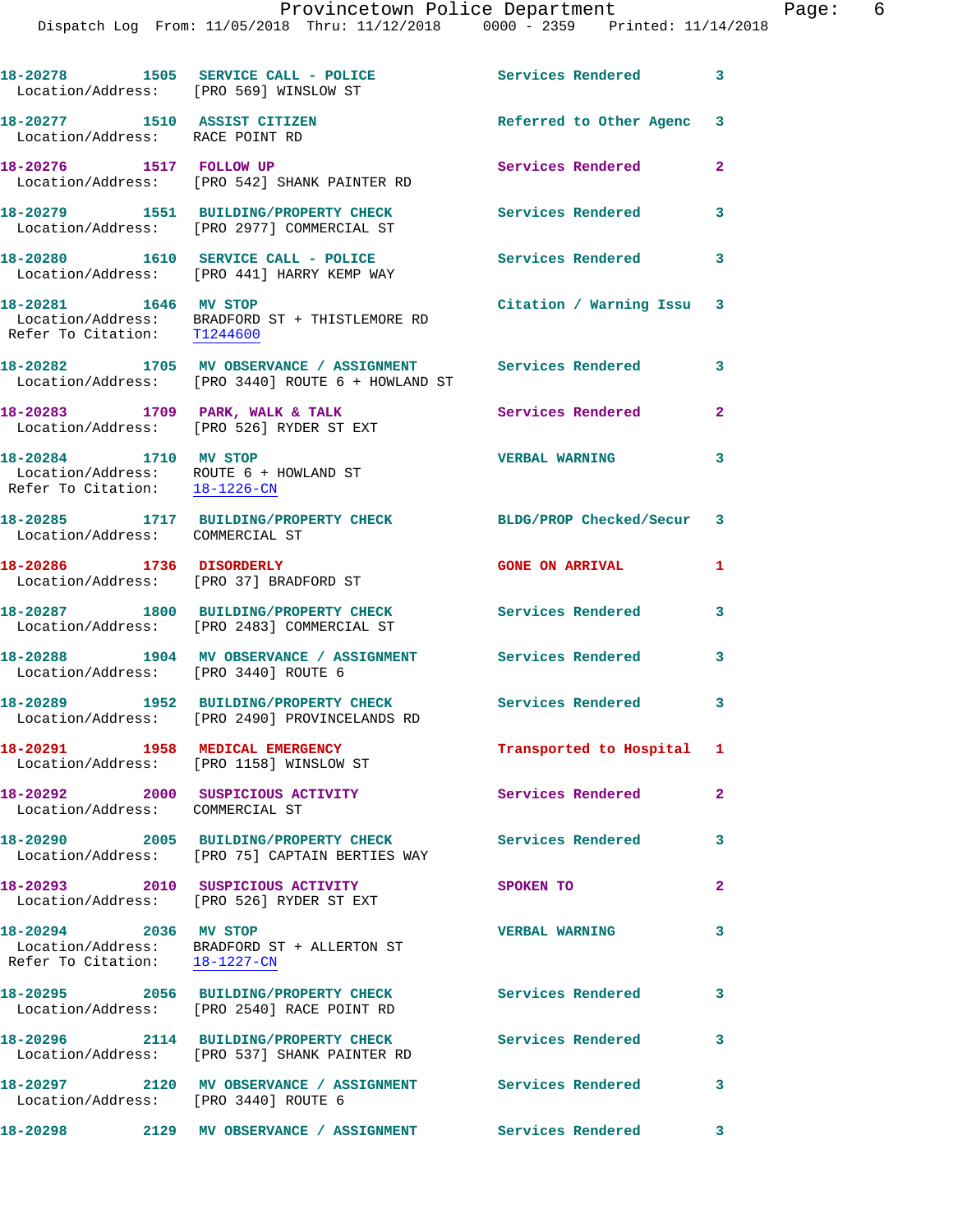|                                                        | Dispatch Log From: 11/05/2018 Thru: 11/12/2018 0000 - 2359 Printed: 11/14/2018                                  | Provincetown Police Department | Page: 7      |
|--------------------------------------------------------|-----------------------------------------------------------------------------------------------------------------|--------------------------------|--------------|
| Location/Address: ROUTE 6 + SNAIL RD                   |                                                                                                                 |                                |              |
| 18-20299 2136 MV STOP<br>Refer To Citation: 18-1228-CN | Location/Address: ROUTE 6 + RACE POINT RD                                                                       | VERBAL WARNING 3               |              |
|                                                        | 18-20300 2155 BUILDING/PROPERTY CHECK Services Rendered<br>Location/Address: [PRO 564] BAYBERRY AVE             |                                | 3            |
|                                                        | 18-20301 2207 BUILDING/PROPERTY CHECK Services Rendered<br>Location/Address: [PRO 521] ROUTE 6                  |                                | 3            |
|                                                        | 18-20303 2344 BAR CHECK<br>Location/Address: [PRO 3443] COMMERCIAL ST                                           | No Action Required             | $\mathbf{2}$ |
|                                                        | 18-20302 2345 PARK, WALK & TALK Services Rendered<br>Location/Address: [PRO 105] COMMERCIAL ST                  |                                | $\mathbf{2}$ |
| For Date: $11/08/2018$ - Thursday                      |                                                                                                                 |                                |              |
| Location/Address: [PRO 94] BRADFORD ST                 | 18-20304 0009 MV OBSERVANCE / ASSIGNMENT Services Rendered                                                      |                                | 3            |
|                                                        | 18-20305 0026 BUILDING/PROPERTY CHECK BLDG/PROP Checked/Secur 3<br>Location/Address: [PRO 2483] COMMERCIAL ST   |                                |              |
|                                                        | 18-20306 0035 BUILDING/PROPERTY CHECK BLDG/PROP Checked/Secur 3<br>Location/Address: [PRO 3430] COMMERCIAL ST   |                                |              |
|                                                        | 18-20307 0100 BUILDING/PROPERTY CHECK BLDG/PROP Checked/Secur 3<br>Location/Address: [PRO 2540] RACE POINT RD   |                                |              |
|                                                        | 18-20308 0111 BUILDING/PROPERTY CHECK BLDG/PROP Checked/Secur 3<br>Location/Address: [PRO 2499] RACE POINT RD   |                                |              |
| Location/Address: [PRO 2513] ROUTE 6                   | 18-20310 0119 MV OBSERVANCE / ASSIGNMENT Services Rendered 3                                                    |                                |              |
|                                                        | 18-20311 0233 BUILDING/PROPERTY CHECK BLDG/PROP Checked/Secur 3<br>Location/Address: [PRO 526] RYDER ST EXT     |                                |              |
|                                                        | 18-20312 0240 BUILDING/PROPERTY CHECK<br>Location/Address: [PRO 530] SHANK PAINTER RD                           | BLDG/PROP Checked/Secur 3      |              |
|                                                        | 18-20313 0251 BUILDING/PROPERTY CHECK BLDG/PROP Checked/Secur 3<br>Location/Address: [PRO 440] HARRY KEMP WAY   |                                |              |
| Location/Address: [PRO 2513] ROUTE 6                   | 18-20314 0400 MV OBSERVANCE / ASSIGNMENT Services Rendered                                                      |                                | 3            |
|                                                        | 18-20315 0527 BUILDING/PROPERTY CHECK BLDG/PROP Checked/Secur 3<br>Location/Address: [PRO 175] COMMERCIAL ST    |                                |              |
|                                                        | 18-20317 0530 BUILDING/PROPERTY CHECK<br>Location/Address: [PRO 182] COMMERCIAL ST                              | BLDG/PROP Checked/Secur 3      |              |
|                                                        | 18-20316 0533 BUILDING/PROPERTY CHECK BLDG/PROP Checked/Secur 3<br>Location/Address: [PRO 3259] MACMILLAN WHARF |                                |              |
|                                                        | 18-20318 0541 MV OBSERVANCE / ASSIGNMENT Services Rendered 3<br>Location/Address: [PRO 106] COMMERCIAL ST       |                                |              |
|                                                        | 18-20319 0603 MV OBSERVANCE / ASSIGNMENT<br>Location/Address: [PRO 1892] SHANK PAINTER RD                       | No Action Required             | 3            |
|                                                        | 18-20321 0753 BUILDING/PROPERTY CHECK Services Rendered<br>Location/Address: [PRO 2494] BRADFORD ST             |                                | 3            |
|                                                        | 18-20322 0801 SERVICE CALL - POLICE Services Rendered<br>Location/Address: [PRO 569] WINSLOW ST                 |                                | 3            |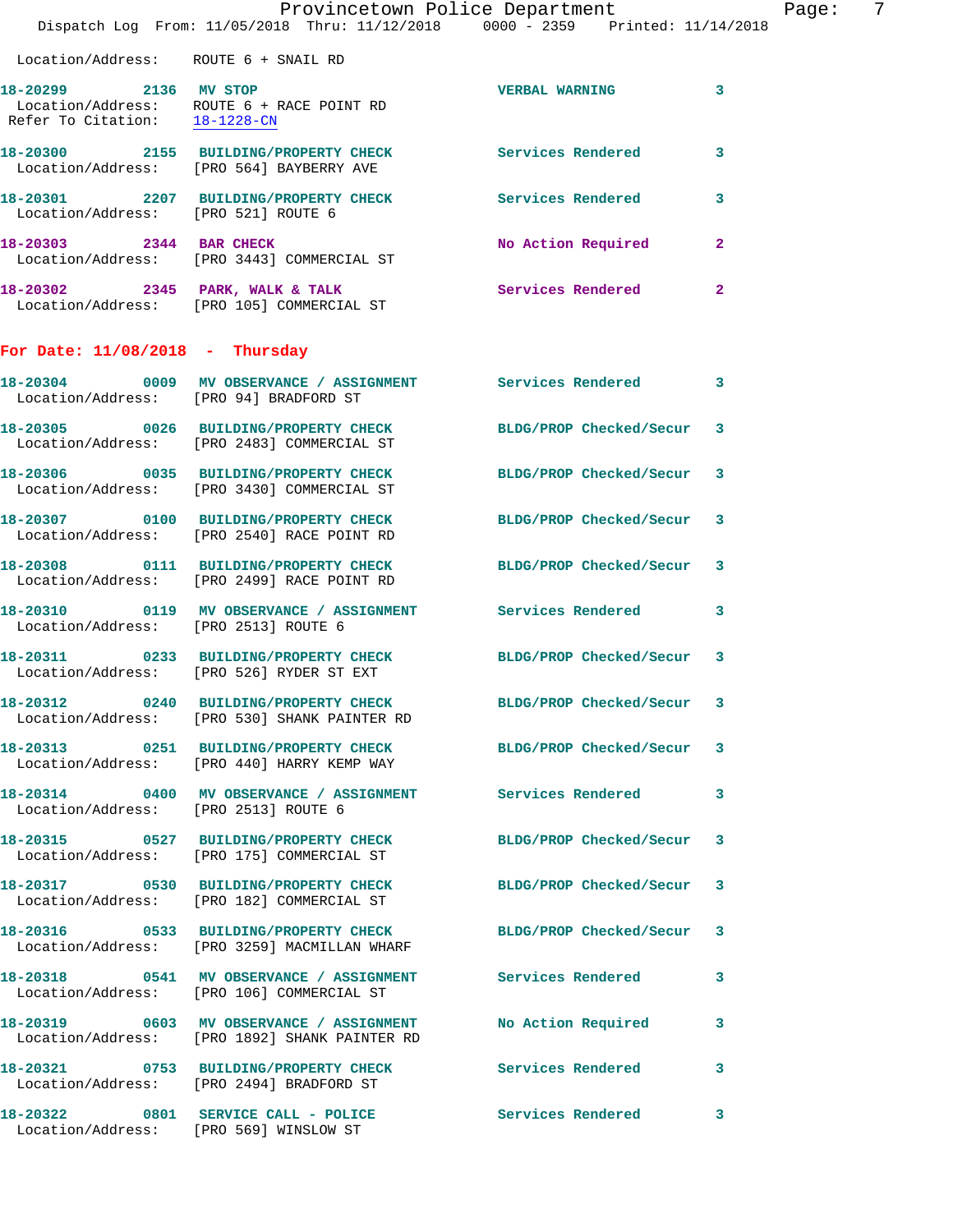**18-20323 0904 BUILDING/PROPERTY CHECK Services Rendered 3**  Location/Address: [PRO 2540] RACE POINT RD **18-20324 0910 BUILDING/PROPERTY CHECK Services Rendered 3**  Location/Address: [PRO 526] RYDER ST EXT **18-20325 0910 BUILDING/PROPERTY CHECK Services Rendered 3**  Location/Address: [PRO 3259] MACMILLAN WHARF **18-20326 0939 MV OBSERVANCE / ASSIGNMENT Services Rendered 3**  Location/Address: ROUTE 6 + SNAIL RD **18-20327 0945 MV STOP VERBAL WARNING 3**  Location/Address: ROUTE 6 + SNAIL RD Refer To Citation: 18-1229-CN **18-20328 1009 COMPLAINT - GENERAL SPOKEN TO 3**  Location/Address: [PRO 1135] UPPER MILLER HILL RD **18-20331 1046 MEDICAL EMERGENCY Transported to Hospital 1**  Location/Address: [PRO 440] HARRY KEMP WAY **18-20332 1157 MV STOP Citation / Warning Issu 3**  Location/Address: [PRO 549] STANDISH ST Refer To Citation: T1244579 **18-20334 1225 MV OBSERVANCE / ASSIGNMENT Services Rendered 3**  Location/Address: [PRO 3296] SHANK PAINTER RD **18-20335 1250 SERVICE CALL - POLICE Services Rendered 3**  Location/Address: [PRO 1778] SHANK PAINTER RD **18-20336 1451 SERVICE CALL - POLICE SPOKEN TO 3**  Location/Address: [PRO 1615] BANGS ST **18-20337 1501 SERVICE CALL - POLICE Services Rendered 3**  Location/Address: [PRO 569] WINSLOW ST **18-20338 1546 GENERAL INFO Services Rendered 3**  Location/Address: [PRO 105] COMMERCIAL ST **18-20339 1617 MV OBSERVANCE / ASSIGNMENT Services Rendered 3**  Location/Address: BRADFORD ST **18-20340 1628 BUILDING/PROPERTY CHECK Services Rendered 3**  Location/Address: [PRO 2977] COMMERCIAL ST 18-20341 1640 PARK, WALK & TALK **Services Rendered** 2 Location/Address: [PRO 1658] COMMERCIAL ST **18-20342 1648 BUILDING/PROPERTY CHECK Services Rendered 3**  Location/Address: [PRO 3259] MACMILLAN WHARF 18-20343 1650 PARK, WALK & TALK **Services Rendered** 2 Location/Address: [PRO 105] COMMERCIAL ST **18-20346 1722 ALARM - GENERAL False Alarm 1**  Location/Address: [PRO 994] MILLER HILL RD **18-20345 1727 MV OBSERVANCE / ASSIGNMENT Services Rendered 3**  Location/Address: ROUTE 6 + SNAIL RD **18-20347 1735 ASSIST CITIZEN Referred to Other Agenc 3**  Location/Address: [PRO 2499] RACE POINT RD 18-20348 1803 PARK, WALK & TALK **Services Rendered** 2 Location/Address: [PRO 105] COMMERCIAL ST **18-20349 1805 BUILDING/PROPERTY CHECK BLDG/PROP Checked/Secur 3** 

Location/Address: COMMERCIAL ST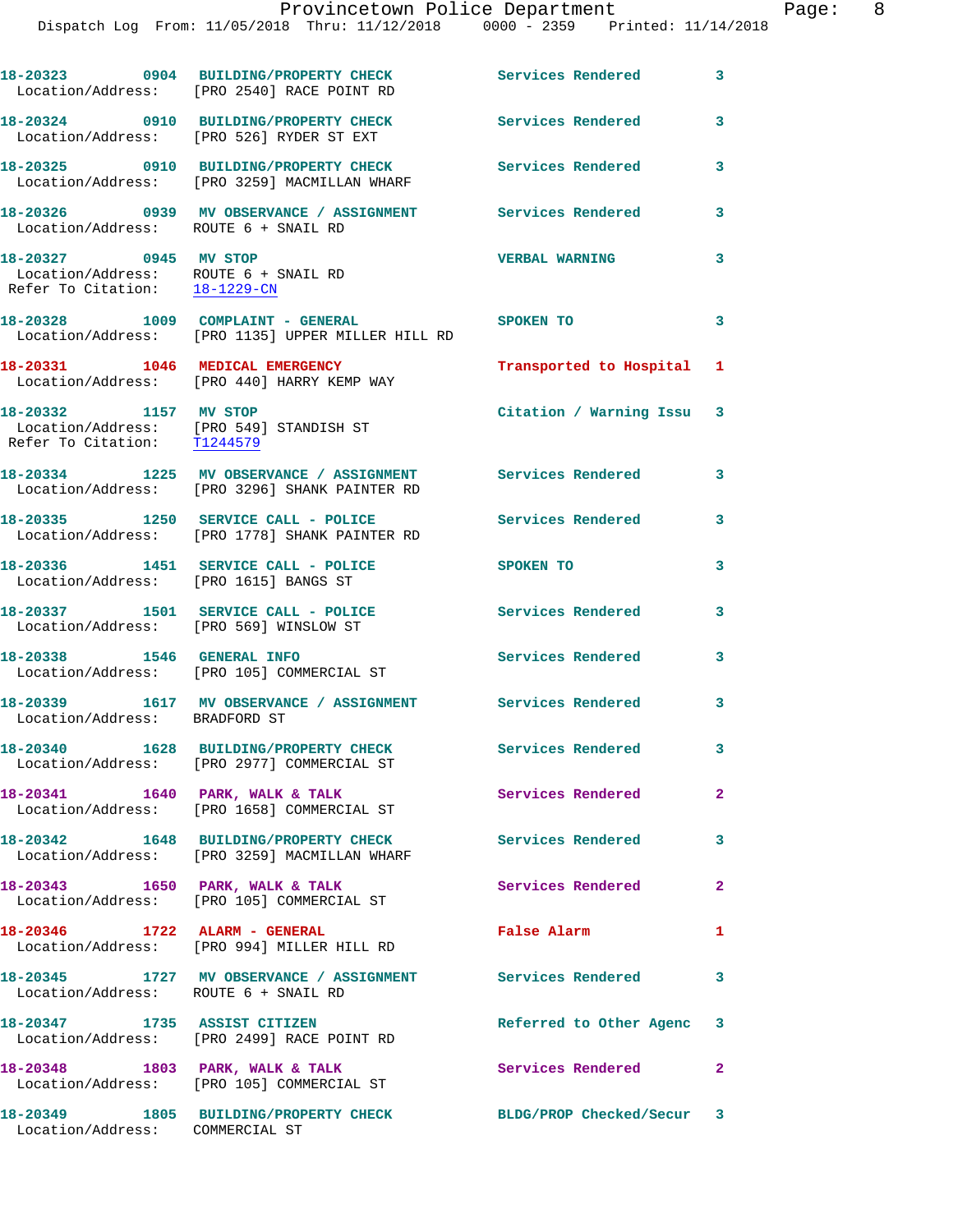|                                                                                                      | Provincetown Police Department<br>Dispatch Log From: 11/05/2018 Thru: 11/12/2018 0000 - 2359 Printed: 11/14/2018 |                          |                |
|------------------------------------------------------------------------------------------------------|------------------------------------------------------------------------------------------------------------------|--------------------------|----------------|
| 18-20350 1806 GENERAL INFO<br>Location/Address: WINSLOW ST                                           |                                                                                                                  | <b>Services Rendered</b> | 3              |
| 18-20351 1817 BAR CHECK                                                                              | Location/Address: [PRO 3443] COMMERCIAL ST                                                                       | SPOKEN TO                | $\overline{2}$ |
|                                                                                                      | 18-20352 1838 MEDICAL EMERGENCY<br>Location/Address: WAREHAM ST + CEMETERY RD                                    | Transported to Hospital  | 1              |
|                                                                                                      | 18-20353 1842 BUILDING/PROPERTY CHECK<br>Location/Address: [PRO 3033] COMMERCIAL ST                              | BLDG/PROP Checked/Secur  | 3              |
|                                                                                                      | 18-20354 1914 MEDICAL EMERGENCY<br>Location/Address: [PRO 1892] SHANK PAINTER RD                                 | Transported to Hospital  | 1              |
|                                                                                                      | 18-20355 1927 PARK, WALK & TALK<br>Location/Address: [PRO 105] COMMERCIAL ST                                     | <b>Services Rendered</b> | $\overline{2}$ |
|                                                                                                      | 18-20356 2027 SUSPICIOUS ACTIVITY<br>Location/Address: [PRO 2998] BRADFORD ST EXT                                | SPOKEN TO                | 2              |
|                                                                                                      | 18-20358 2133 MV OBSERVANCE / ASSIGNMENT<br>Location/Address: BRADFORD ST + HOWLAND ST                           | <b>Services Rendered</b> | 3              |
| 18-20359 2139 MV STOP<br>Location/Address: BRADFORD ST + SNOW ST<br>Refer To Citation: $18-1230$ -CN |                                                                                                                  | <b>VERBAL WARNING</b>    | 3              |
| 18-20360  2249 SUSPICIOUS ACTIVITY<br>Location/Address: [PRO 1560] CONANT ST                         |                                                                                                                  | <b>Services Rendered</b> | $\overline{2}$ |
| Location/Address: [PRO 2481] TREMONT ST                                                              | 18-20361 2345 BUILDING/PROPERTY CHECK                                                                            | <b>Services Rendered</b> | 3              |
| For Date: $11/09/2018$ - Friday                                                                      |                                                                                                                  |                          |                |
|                                                                                                      | 18-20362 0003 MV OBSERVANCE / ASSIGNMENT Services Rendered<br>Location/Address: BRADFORD ST + STANDISH ST        |                          | 3              |
| 18-20363 0027 SUSPICIOUS ACTIVITY                                                                    | Location/Address: [PRO 544] SHANK PAINTER RD                                                                     | <b>Services Rendered</b> | $\mathbf{2}$   |

**18-20365 0143 NOISE COMPLAINT Unfounded 3**  Location/Address: [PRO 105] COMMERCIAL ST **18-20366 0227 MV OBSERVANCE / ASSIGNMENT Services Rendered 3**  Location/Address: BRADFORD ST + SHANK PAINTER RD

**18-20367 0306 MV OBSERVANCE / ASSIGNMENT Services Rendered 3**  Location/Address: ROUTE 6 + SNAIL RD **18-20368 0335 BUILDING/PROPERTY CHECK Services Rendered 3**  Location/Address: [PRO 3430] COMMERCIAL ST **18-20369 0337 BUILDING/PROPERTY CHECK Services Rendered 3**  Location/Address: [PRO 2494] BRADFORD ST **18-20370 0339 BUILDING/PROPERTY CHECK Services Rendered 3**  Location/Address: [PRO 526] RYDER ST EXT **18-20371 0435 BUILDING/PROPERTY CHECK Services Rendered 3**  Location/Address: [PRO 3259] MACMILLAN WHARF **18-20372 0512 BUILDING/PROPERTY CHECK Services Rendered 3**  Location/Address: [PRO 94] BRADFORD ST

**18-20373 0532 MV OBSERVANCE / ASSIGNMENT Services Rendered 3**  Location/Address: COMMERCIAL ST + SNAIL RD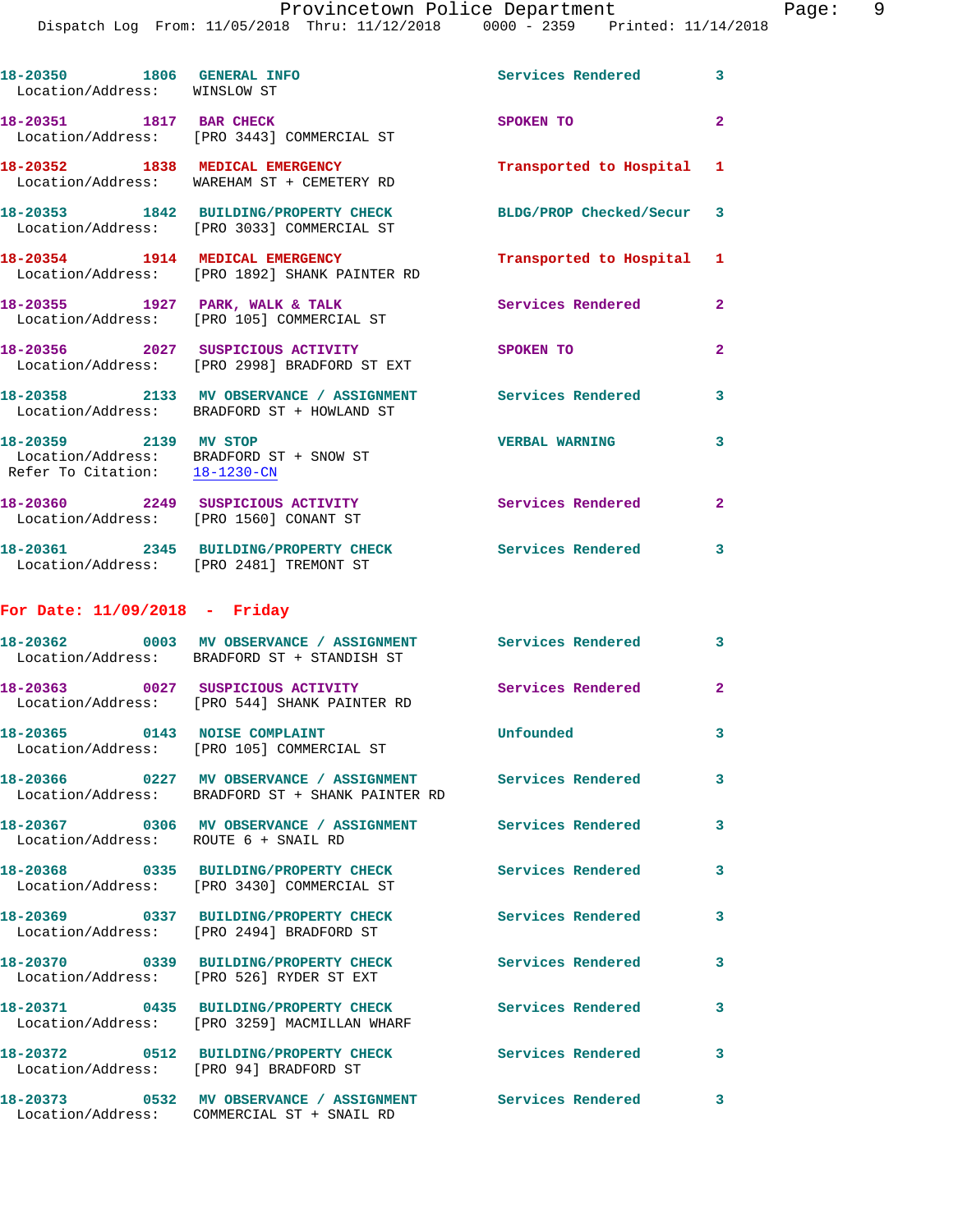|                                                                                     | Provincetown Police Department<br>Dispatch Log From: 11/05/2018 Thru: 11/12/2018 0000 - 2359 Printed: 11/14/2018   |                           |              | Page: 10 |  |
|-------------------------------------------------------------------------------------|--------------------------------------------------------------------------------------------------------------------|---------------------------|--------------|----------|--|
|                                                                                     | 18-20374 0625 MV OBSERVANCE / ASSIGNMENT Services Rendered<br>Location/Address: SHANK PAINTER RD + JEROME SMITH RD |                           | $\mathbf{3}$ |          |  |
| Location/Address: BRADFORD ST                                                       | 18-20375 0800 WALK TO SCHOOL EVENT Services Rendered 3                                                             |                           |              |          |  |
|                                                                                     | 18-20376 0807 BUILDING/PROPERTY CHECK BLDG/PROP Checked/Secur 3<br>Location/Address: [PRO 3287] ROUTE 6            |                           |              |          |  |
| 18-20377 0850 MV STOP<br>Refer To Citation: 18-1231-CN                              | Location/Address: DYER ST + BRADFORD ST                                                                            | <b>VERBAL WARNING</b>     | 3            |          |  |
| 18-20563 1000 GENERAL INFO<br>Location/Address: STANDISH ST                         |                                                                                                                    | SPOKEN TO                 | 3            |          |  |
|                                                                                     | 18-20380 1017 BUILDING/PROPERTY CHECK Services Rendered<br>Location/Address: [PRO 2540] RACE POINT RD              |                           | 3            |          |  |
|                                                                                     | 18-20382 1025 BUILDING/PROPERTY CHECK Services Rendered 3<br>Location/Address: [PRO 2483] COMMERCIAL ST            |                           |              |          |  |
|                                                                                     | 18-20383 1053 BUILDING/PROPERTY CHECK Services Rendered<br>Location/Address: [PRO 2493] BRADFORD ST                |                           | 3            |          |  |
| Location/Address: BRADFORD ST                                                       | 18-20384 1058 TRAFFIC CONTROL 18-20384 5ervices Rendered 3                                                         |                           |              |          |  |
|                                                                                     | 18-20385 1108 SERVICE CALL - POLICE Services Rendered<br>Location/Address: [PRO 3296] SHANK PAINTER RD             |                           | 3            |          |  |
|                                                                                     | 18-20387 1204 MV OBSERVANCE / ASSIGNMENT Services Rendered<br>Location/Address: COMMERCIAL ST + SNAIL RD           |                           | 3            |          |  |
|                                                                                     | 18-20388 1251 BUILDING/PROPERTY CHECK Services Rendered<br>Location/Address: [PRO 3921] ROUTE 6                    |                           | $\mathbf{3}$ |          |  |
|                                                                                     |                                                                                                                    | Services Rendered         | $\mathbf{2}$ |          |  |
|                                                                                     | 18-20389 1313 BUILDING/PROPERTY CHECK Services Rendered<br>Location/Address: [PRO 2977] COMMERCIAL ST              |                           | 3            |          |  |
|                                                                                     | 18-20391 1322 BUILDING/PROPERTY CHECK BLDG/PROP Checked/Secur 3<br>Location/Address: [PRO 2500] COMMERCIAL ST      |                           |              |          |  |
|                                                                                     | 18-20392 1341 MV COLLISION<br>Location/Address: [PRO 356] COMMERCIAL ST                                            | Services Rendered         | 1            |          |  |
| 18-20393 1342 PET PANTRY                                                            | Location/Address: [PRO 537] SHANK PAINTER RD                                                                       | Services Rendered         | 3            |          |  |
|                                                                                     | 18-20394 1347 PROPERTY DAMAGE<br>Location/Address: [PRO 1324] COMMERCIAL ST                                        | Unfounded                 | 3            |          |  |
| Location/Address: [PRO 569] WINSLOW ST                                              | 18-20396 1505 SERVICE CALL - POLICE/SCHOOL Services Rendered                                                       |                           | 3            |          |  |
| 18-20398 1537 MV STOP<br>Location/Address: ROUTE 6<br>Refer To Citation: 18-1232-CN |                                                                                                                    | <b>VERBAL WARNING</b>     | 3            |          |  |
|                                                                                     | 18-20399 1600 BUILDING/PROPERTY CHECK Services Rendered<br>Location/Address: [PRO 3259] MACMILLAN WHARF            |                           | 3            |          |  |
|                                                                                     | 18-20400   1617 BUILDING/PROPERTY CHECK<br>Location/Address: [PRO 2483] COMMERCIAL ST                              | Services Rendered         | 3            |          |  |
|                                                                                     | 18-20401 1622 BUILDING/PROPERTY CHECK<br>Location/Address: [PRO 105] COMMERCIAL ST                                 | BLDG/PROP Checked/Secur 3 |              |          |  |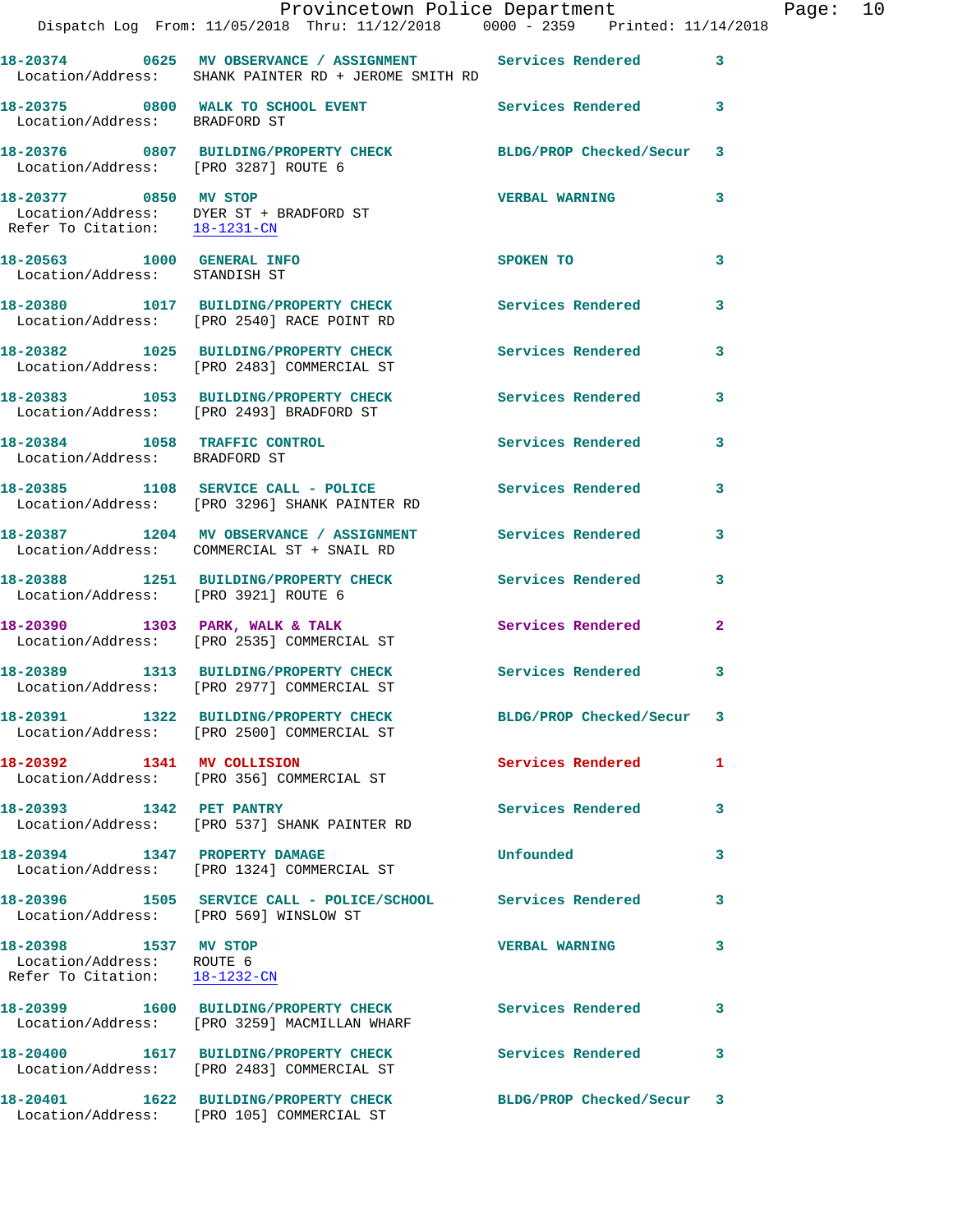|                                                                                     | Dispatch Log From: 11/05/2018 Thru: 11/12/2018 0000 - 2359 Printed: 11/14/2018                              | Provincetown Police Department |              | Page: 11 |  |
|-------------------------------------------------------------------------------------|-------------------------------------------------------------------------------------------------------------|--------------------------------|--------------|----------|--|
| Location/Address: [PRO 3440] ROUTE 6                                                | 18-20402 1627 MV OBSERVANCE / ASSIGNMENT No Action Required 3                                               |                                |              |          |  |
|                                                                                     | 18-20403 1632 BUILDING/PROPERTY CHECK BLDG/PROP Checked/Secur 3<br>Location/Address: [PRO 526] RYDER ST EXT |                                |              |          |  |
| 18-20404 1638 MV STOP<br>Location/Address: ROUTE 6<br>Refer To Citation: 18-1233-CN |                                                                                                             | <b>VERBAL WARNING</b>          | 3            |          |  |
|                                                                                     | 18-20405 1656 PARK, WALK & TALK Services Rendered<br>Location/Address: [PRO 3296] SHANK PAINTER RD          |                                | $\mathbf{2}$ |          |  |
| 18-20407 1745 MV STOP<br>Location/Address: ROUTE 6<br>Refer To Citation: 18-1234-CN |                                                                                                             | <b>VERBAL WARNING</b>          | 3            |          |  |
|                                                                                     | 18-20406 1749 BUILDING/PROPERTY CHECK Services Rendered<br>Location/Address: [PRO 3430] COMMERCIAL ST       |                                | 3            |          |  |
| 18-20408 1758 GENERAL INFO                                                          | Location/Address: [PRO 542] SHANK PAINTER RD                                                                | Services Rendered              | 3            |          |  |
|                                                                                     | 18-20409 1845 BUILDING/PROPERTY CHECK<br>Location/Address: [PRO 2540] RACE POINT RD                         | <b>Services Rendered</b>       | 3            |          |  |
|                                                                                     | 18-20410 1926 BUILDING/PROPERTY CHECK Services Rendered<br>Location/Address: [PRO 2483] COMMERCIAL ST       |                                | 3            |          |  |
| 18-20413 1932 MV STOP<br>Location/Address: ROUTE 6<br>Refer To Citation: 18-1235-CN |                                                                                                             | <b>VERBAL WARNING</b>          | 3            |          |  |
| Location/Address: [PRO 3440] ROUTE 6                                                | 18-20411 1934 MV OBSERVANCE / ASSIGNMENT Services Rendered                                                  |                                | 3            |          |  |
|                                                                                     | 18-20414 1938 SERVE WARRANT<br>Location/Address: [PRO 2035] COMMERCIAL ST                                   | Could Not Locate 3             |              |          |  |
|                                                                                     | 18-20416 2012 BAR CHECK<br>Location/Address: [PRO 3443] COMMERCIAL ST                                       | No Action Required             | $\mathbf{2}$ |          |  |
|                                                                                     | 18-20415 2013 PARK, WALK & TALK<br>Location/Address: [PRO 526] RYDER ST EXT                                 | Services Rendered              | 2            |          |  |
| 18-20417 2023 BAR CHECK                                                             | Location/Address: [PRO 399] COMMERCIAL ST                                                                   | No Action Required             | $\mathbf{2}$ |          |  |
|                                                                                     | 18-20418 2032 BUILDING/PROPERTY CHECK<br>Location/Address: [PRO 3033] COMMERCIAL ST                         | BLDG/PROP Checked/Secur        | 3            |          |  |
|                                                                                     | 18-20419 2050 MV OBSERVANCE / ASSIGNMENT<br>Location/Address: BRADFORD ST + HOWLAND ST                      | <b>Services Rendered</b>       | 3            |          |  |
| 18-20420 2054 MV STOP<br>Refer To Citation:                                         | Location/Address: BRADFORD ST + THISTLEMORE RD<br>T1244261                                                  | Citation / Warning Issu 3      |              |          |  |
| 18-20422 2120 MV STOP<br>Refer To Citation: 18-1236-CN                              | Location/Address: [PRO VNEW] HOWLAND ST                                                                     | <b>VERBAL WARNING</b>          | 3            |          |  |
| Location/Address: [PRO 521] ROUTE 6                                                 | 18-20421 2121 BUILDING/PROPERTY CHECK Services Rendered                                                     |                                | 3            |          |  |
|                                                                                     | 18-20423 2148 BUILDING/PROPERTY CHECK<br>Location/Address: [PRO 2481] TREMONT ST                            | <b>Services Rendered</b>       | 3            |          |  |
|                                                                                     | 18-20424 2206 BUILDING/PROPERTY CHECK<br>Location/Address: [PRO 2512] JEROME SMITH RD                       | Services Rendered              | 3            |          |  |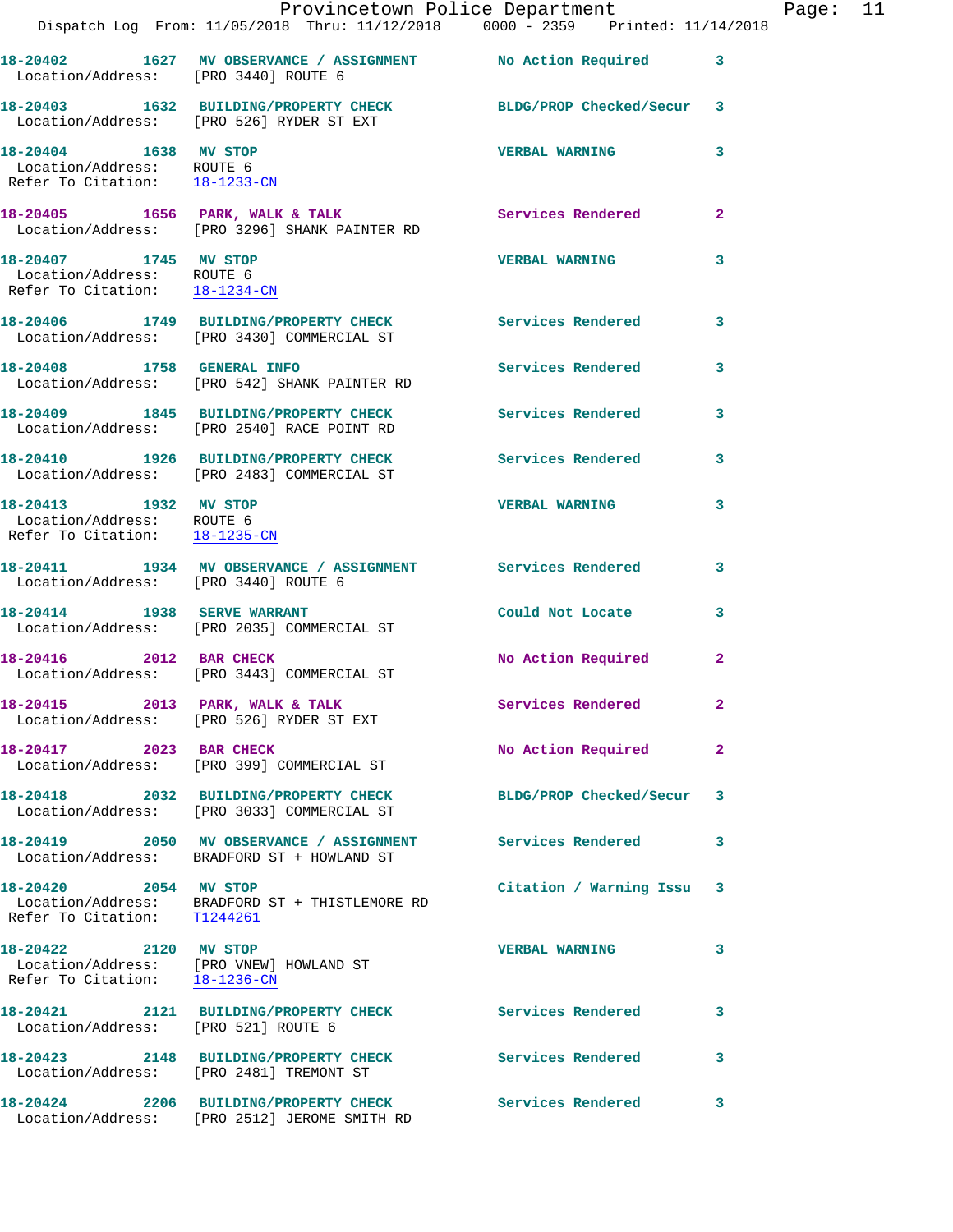|                                                                                                | Provincetown Police Department<br>Dispatch Log From: 11/05/2018 Thru: 11/12/2018 0000 - 2359 Printed: 11/14/2018                       |                            |   | Page: 12 |  |
|------------------------------------------------------------------------------------------------|----------------------------------------------------------------------------------------------------------------------------------------|----------------------------|---|----------|--|
|                                                                                                | 18-20425 2215 MV DISABLED<br>Location/Address: [PRO 58] BRADFORD ST                                                                    | Services Rendered 2        |   |          |  |
|                                                                                                | 18-20426 2337 MV OBSERVANCE / ASSIGNMENT Services Rendered 3<br>Location/Address: HOWLAND ST + BRADFORD ST                             |                            |   |          |  |
| For Date: $11/10/2018$ - Saturday                                                              |                                                                                                                                        |                            |   |          |  |
|                                                                                                | 18-20427 0005 BUILDING/PROPERTY CHECK Services Rendered 3<br>Location/Address: [PRO 3259] MACMILLAN WHARF                              |                            |   |          |  |
|                                                                                                | 18-20428 0031 BUILDING/PROPERTY CHECK Services Rendered 3<br>Location/Address: [PRO 94] BRADFORD ST                                    |                            |   |          |  |
|                                                                                                | 18-20429 0031 MV OBSERVANCE / ASSIGNMENT Services Rendered 3<br>Location/Address: BRADFORD ST + RYDER ST                               |                            |   |          |  |
| Location/Address: [PRO 521] ROUTE 6                                                            | 18-20430 0102 BUILDING/PROPERTY CHECK Services Rendered                                                                                |                            | 3 |          |  |
|                                                                                                | 18-20431 0115 BUILDING/PROPERTY CHECK BLDG/PROP Checked/Secur 3<br>Location/Address: [PRO 2018] COMMERCIAL ST                          |                            |   |          |  |
|                                                                                                | 18-20432   0117   BUILDING/PROPERTY CHECK   Services Rendered   3<br>Location/Address: [PRO 3259] MACMILLAN WHARF                      |                            |   |          |  |
|                                                                                                | 18-20433     0128   MV OBSERVANCE / ASSIGNMENT      Services Rendered      3<br>Location/Address:   SHANK PAINTER RD + JEROME SMITH RD |                            |   |          |  |
| 18-20434 0505 MEDICAL EMERGENCY<br>Location/Address: SHANK PAINTER RD                          |                                                                                                                                        | Services Rendered 1        |   |          |  |
|                                                                                                | 18-20436 0519 MEDICAL EMERGENCY<br>Location/Address: [PRO 2478] BRADFORD ST                                                            | Transported to Hospital 1  |   |          |  |
| Location/Address: ROUTE 6                                                                      | 18-20435 0526 MV OBSERVANCE / ASSIGNMENT Services Rendered 3                                                                           |                            |   |          |  |
| 18-20437 0540 HAZARDS                                                                          | Location/Address: [PRO 413] CONWELL ST                                                                                                 | Referred to Other Agenc 2  |   |          |  |
|                                                                                                | 18-20438 0602 MV OBSERVANCE / ASSIGNMENT<br>Location/Address: BRADFORD ST + HOWLAND ST                                                 | <b>Services Rendered</b>   | 3 |          |  |
| 18-20439 0625 MV STOP                                                                          | Location/Address: [PRO 2548] HOWLAND ST<br>Refer To Citation: 18-1237-CN                                                               | <b>VERBAL WARNING</b>      | 3 |          |  |
|                                                                                                | 18-20440 0747 BUILDING/PROPERTY CHECK Services Rendered<br>Location/Address: [PRO 3259] MACMILLAN WHARF                                |                            | 3 |          |  |
| 18-20441 0753 LOST PASSPORT                                                                    | Location/Address: [PRO 542] SHANK PAINTER RD                                                                                           | Services Rendered          | 3 |          |  |
|                                                                                                | 18-20442 0850 SERVICE CALL - POLICE<br>Location/Address: [PRO 606] CONWELL ST                                                          | <b>Services Rendered</b> 3 |   | 1        |  |
|                                                                                                | 18-20444 0940 MV OBSERVANCE / ASSIGNMENT<br>Location/Address: SHANK PAINTER RD + BROWNE ST                                             | <b>Services Rendered</b>   | 3 |          |  |
| Location/Address: [PRO 3440] ROUTE 6                                                           | 18-20445 1015 MV OBSERVANCE / ASSIGNMENT Services Rendered                                                                             |                            | 3 |          |  |
| 18-20446 1030 MV STOP<br>Location/Address: [PRO 2513] ROUTE 6<br>Refer To Citation: 18-1238-CN |                                                                                                                                        | <b>VERBAL WARNING</b>      | 3 |          |  |
| Location/Address: [PRO 569] WINSLOW ST                                                         | 18-20448 1037 BUILDING/PROPERTY CHECK Services Rendered 3                                                                              |                            |   |          |  |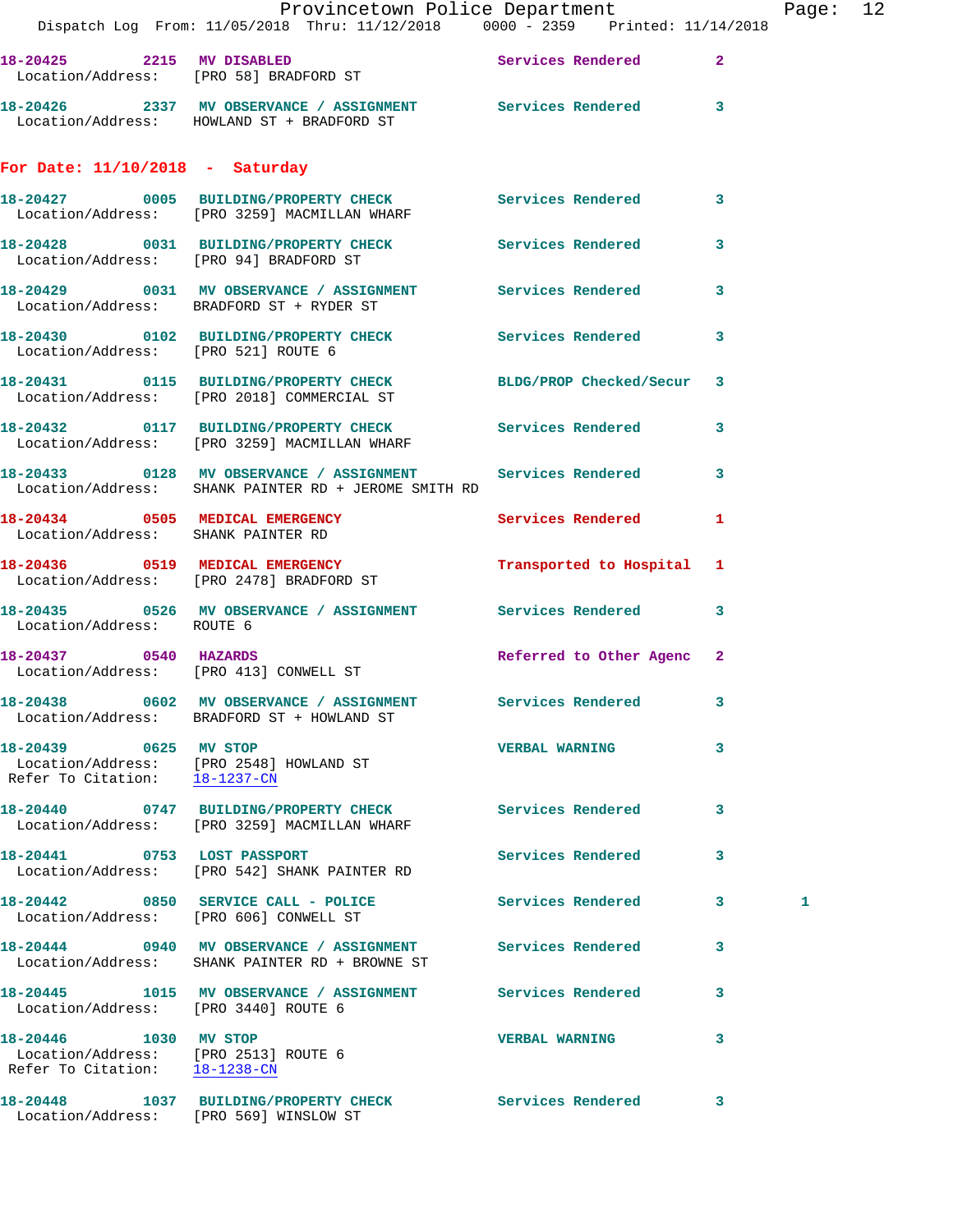|                                                                                                | Dispatch Log From: 11/05/2018 Thru: 11/12/2018 0000 - 2359 Printed: 11/14/2018                                  | Provincetown Police Department                                                                                                                                                                                                |                | Page: 13 |  |
|------------------------------------------------------------------------------------------------|-----------------------------------------------------------------------------------------------------------------|-------------------------------------------------------------------------------------------------------------------------------------------------------------------------------------------------------------------------------|----------------|----------|--|
| 18-20447 1038 MV DISABLED                                                                      | Location/Address: [PRO 3611] CAPTAIN BERTIES WAY                                                                | <b>Example 2018 Unfounded</b>                                                                                                                                                                                                 | $\overline{a}$ |          |  |
| 18-20449 1206 HAZARDS                                                                          | Location/Address: [PRO 350] COMMERCIAL ST                                                                       | Referred to Other Agenc 2                                                                                                                                                                                                     |                | 1        |  |
|                                                                                                | 18-20450 1226 MV COMPLAINT<br>Location/Address: [PRO 2518] ROUTE 6                                              | Services Rendered                                                                                                                                                                                                             | $\mathbf{2}$   |          |  |
| 18-20451 1237 MV STOP<br>Location/Address: [PRO 2519] ROUTE 6<br>Refer To Citation: 18-1239-CN |                                                                                                                 | <b>VERBAL WARNING</b>                                                                                                                                                                                                         | 3              |          |  |
|                                                                                                | 18-20452 1328 MV OBSERVANCE / ASSIGNMENT Services Rendered<br>Location/Address: [PRO 3430] COMMERCIAL ST        |                                                                                                                                                                                                                               | 3              |          |  |
|                                                                                                | 18-20453 1340 BUILDING/PROPERTY CHECK BLDG/PROP Checked/Secur 3<br>Location/Address: [PRO 2898] JEROME SMITH RD |                                                                                                                                                                                                                               |                |          |  |
| Refer To Field Int: 18-39-FI                                                                   | 18-20454 1409 LARCENY / FORGERY / FRAUD Services Rendered 2<br>Location/Address: [PRO 1224] COMMERCIAL ST       |                                                                                                                                                                                                                               |                |          |  |
|                                                                                                | 18-20455 1535 ALARM - FIRE<br>Location/Address: [PRO 569] WINSLOW ST                                            | False Alarm <b>Example 2</b>                                                                                                                                                                                                  | 1              |          |  |
|                                                                                                | 18-20456 1542 MV DISABLED<br>Location/Address: [PRO 539] SHANK PAINTER RD                                       | Services Rendered                                                                                                                                                                                                             | $\mathbf{2}$   |          |  |
|                                                                                                |                                                                                                                 |                                                                                                                                                                                                                               | 3              |          |  |
| 18-20458 1633 MV STOP<br>Location/Address: ROUTE 6<br>Refer To Citation: 18-1240-CN            |                                                                                                                 | <b>VERBAL WARNING</b>                                                                                                                                                                                                         | 3              |          |  |
| 18-20459 1638 MV STOP<br>Refer To Citation: 18-1241-CN                                         | Location/Address: ROUTE 6 + SHANK PAINTER RD                                                                    | <b>VERBAL WARNING</b>                                                                                                                                                                                                         | 3              |          |  |
| Refer To Citation:                                                                             | 18-20460 1700 MV STOP<br>Location/Address: BRADFORD ST + SHANK PAINTER RD<br>$18 - 1242 - CN$                   | <b>VERBAL WARNING</b>                                                                                                                                                                                                         | 3              |          |  |
| 18-20462 1737 MV STOP<br>Location/Address: ROUTE 6 + SNAIL RD<br>Refer To Citation: 18-1243-CN |                                                                                                                 | <b>VERBAL WARNING</b>                                                                                                                                                                                                         | 3              |          |  |
|                                                                                                | 18-20463 1746 PARK, WALK & TALK<br>Location/Address: [PRO 105] COMMERCIAL ST                                    | Services Rendered                                                                                                                                                                                                             | $\mathbf{2}$   |          |  |
|                                                                                                | 18-20464 1937 BUILDING/PROPERTY CHECK<br>Location/Address: [PRO 539] SHANK PAINTER RD                           | BLDG/PROP Checked/Secur                                                                                                                                                                                                       | 3              |          |  |
| Location/Address: [PRO 1850] POINT ST                                                          | 18-20465 2036 ALARM - GENERAL                                                                                   | False Alarm and the set of the set of the set of the set of the set of the set of the set of the set of the set of the set of the set of the set of the set of the set of the set of the set of the set of the set of the set | 1              |          |  |
|                                                                                                | 18-20466 2102 MV OBSERVANCE / ASSIGNMENT Services Rendered<br>Location/Address: HOWLAND ST + BRADFORD ST        |                                                                                                                                                                                                                               | 3              |          |  |
|                                                                                                |                                                                                                                 | BLDG/PROP Checked/Secur 3                                                                                                                                                                                                     |                |          |  |
|                                                                                                | 18-20468 2213 MEDICAL EMERGENCY<br>Location/Address: [PRO 208] COMMERCIAL ST                                    | Transported to Hospital 1                                                                                                                                                                                                     |                |          |  |
|                                                                                                | 18-20469 2328 BUILDING/PROPERTY CHECK<br>Location/Address: [PRO 3430] COMMERCIAL ST                             | <b>Services Rendered</b>                                                                                                                                                                                                      | 3              |          |  |
|                                                                                                |                                                                                                                 |                                                                                                                                                                                                                               |                |          |  |

**For Date: 11/11/2018 - Sunday**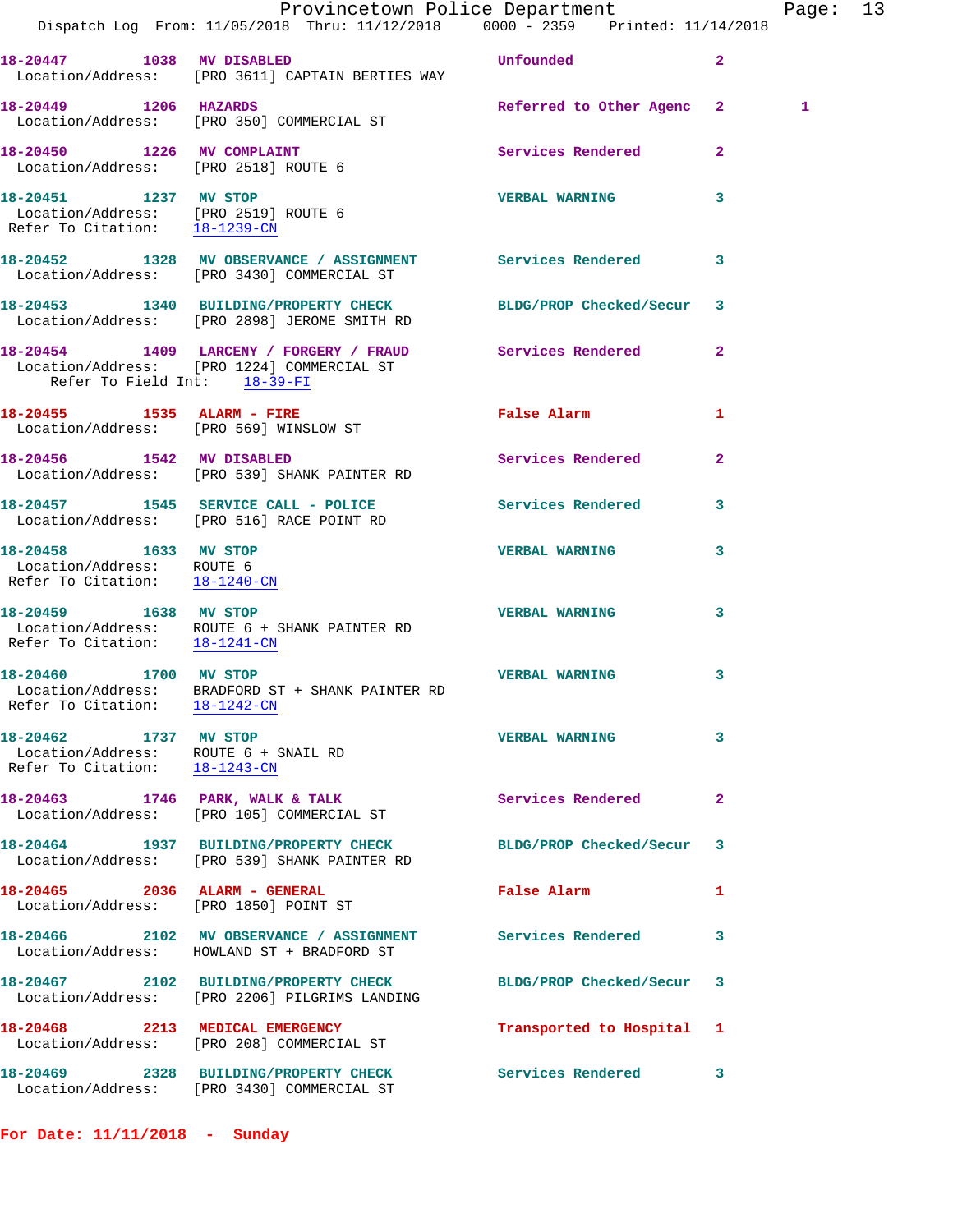|                                                                                                | 18-20470 0004 BUILDING/PROPERTY CHECK BLDG/PROP Checked/Secur<br>Location/Address: [PRO 530] SHANK PAINTER RD      |                          | 3            |   |
|------------------------------------------------------------------------------------------------|--------------------------------------------------------------------------------------------------------------------|--------------------------|--------------|---|
|                                                                                                | 18-20474 0010 BUILDING/PROPERTY CHECK<br>Location/Address: [PRO 2018] COMMERCIAL ST                                | <b>Services Rendered</b> | 3            |   |
|                                                                                                | 18-20471 0034 MV OBSERVANCE / ASSIGNMENT Services Rendered<br>Location/Address: JEROME SMITH RD + SHANK PAINTER RD |                          | 3            |   |
|                                                                                                | 18-20475 0112 BUILDING/PROPERTY CHECK<br>Location/Address: [PRO 3259] MACMILLAN WHARF                              | Services Rendered        | 3            |   |
|                                                                                                | 18-20472 0117 BUILDING/PROPERTY CHECK<br>Location/Address: [PRO 1989] COMMERCIAL ST                                | Services Rendered        | 3            |   |
|                                                                                                | 18-20473 0249 BUILDING/PROPERTY CHECK<br>Location/Address: [PRO 958] JEROME SMITH RD                               | Services Rendered        | 3            |   |
| Location/Address: [PRO 94] BRADFORD ST                                                         | 18-20476 0307 BUILDING/PROPERTY CHECK                                                                              | Services Rendered        | 3            |   |
|                                                                                                | 18-20477 0309 BUILDING/PROPERTY CHECK<br>Location/Address: [PRO 1778] SHANK PAINTER RD                             | Services Rendered        | 3            |   |
| Location/Address: ROUTE 6                                                                      | 18-20478   0313 MV OBSERVANCE / ASSIGNMENT   Services Rendered                                                     |                          | 3            |   |
| Location/Address: COMMERCIAL ST                                                                | 18-20479 0434 BUILDING/PROPERTY CHECK                                                                              | BLDG/PROP Checked/Secur  | 3            |   |
|                                                                                                | 18-20480 0513 BUILDING/PROPERTY CHECK<br>Location/Address: [PRO 2490] PROVINCELANDS RD                             | Services Rendered        | 3            |   |
|                                                                                                | 18-20481 0530 BUILDING/PROPERTY CHECK<br>Location/Address: [PRO 2499] RACE POINT RD                                | Services Rendered        | 3            |   |
|                                                                                                | 18-20482 0637 ASSIST CITIZEN<br>Location/Address: [PRO 3392] COMMERCIAL ST                                         | <b>Services Rendered</b> | 3            |   |
|                                                                                                | 18-20483 0803 FOLLOW UP<br>Location/Address: [PRO 1224] COMMERCIAL ST                                              | <b>FOLLOW UP</b>         | $\mathbf{2}$ |   |
| Location/Address: [PRO 2521] ROUTE 6                                                           | 18-20484 0821 MV OBSERVANCE / ASSIGNMENT Services Rendered                                                         |                          | 3            |   |
|                                                                                                | 18-20486 0922 BUILDING/PROPERTY CHECK<br>Location/Address: [PRO 2494] BRADFORD ST                                  | Services Rendered        | 3            |   |
| Location/Address: [PRO 3440] ROUTE 6                                                           | 18-20488 0945 MV OBSERVANCE / ASSIGNMENT Services Rendered                                                         |                          | 3            |   |
| 18-20489 0947 MV STOP<br>Location/Address: [PRO 521] ROUTE 6<br>Refer To Citation: 18-1244-CN  |                                                                                                                    | <b>VERBAL WARNING</b>    | 3            |   |
|                                                                                                | 18-20490 1001 BUILDING/PROPERTY CHECK<br>Location/Address: [PRO 2898] JEROME SMITH RD                              | BLDG/PROP Checked/Secur  | 3            |   |
| 18-20491 1012 MV STOP<br>Location/Address: [PRO 2513] ROUTE 6<br>Refer To Citation: 18-1245-CN |                                                                                                                    | <b>VERBAL WARNING</b>    | 3            |   |
|                                                                                                | 18-20493 1030 SERVICE CALL - POLICE<br>Location/Address: [PRO 1896] WINSLOW ST                                     | Referred to Other Agenc  | 3            | 1 |
|                                                                                                | 18-20494 1039 PARK, WALK & TALK<br>Location/Address: [PRO 2492] WINSLOW ST                                         | Services Rendered        | $\mathbf{2}$ |   |
| 18-20495 1050 PARK, WALK & TALK                                                                |                                                                                                                    | Services Rendered        | $\mathbf{2}$ |   |

Location/Address: [PRO 105] COMMERCIAL ST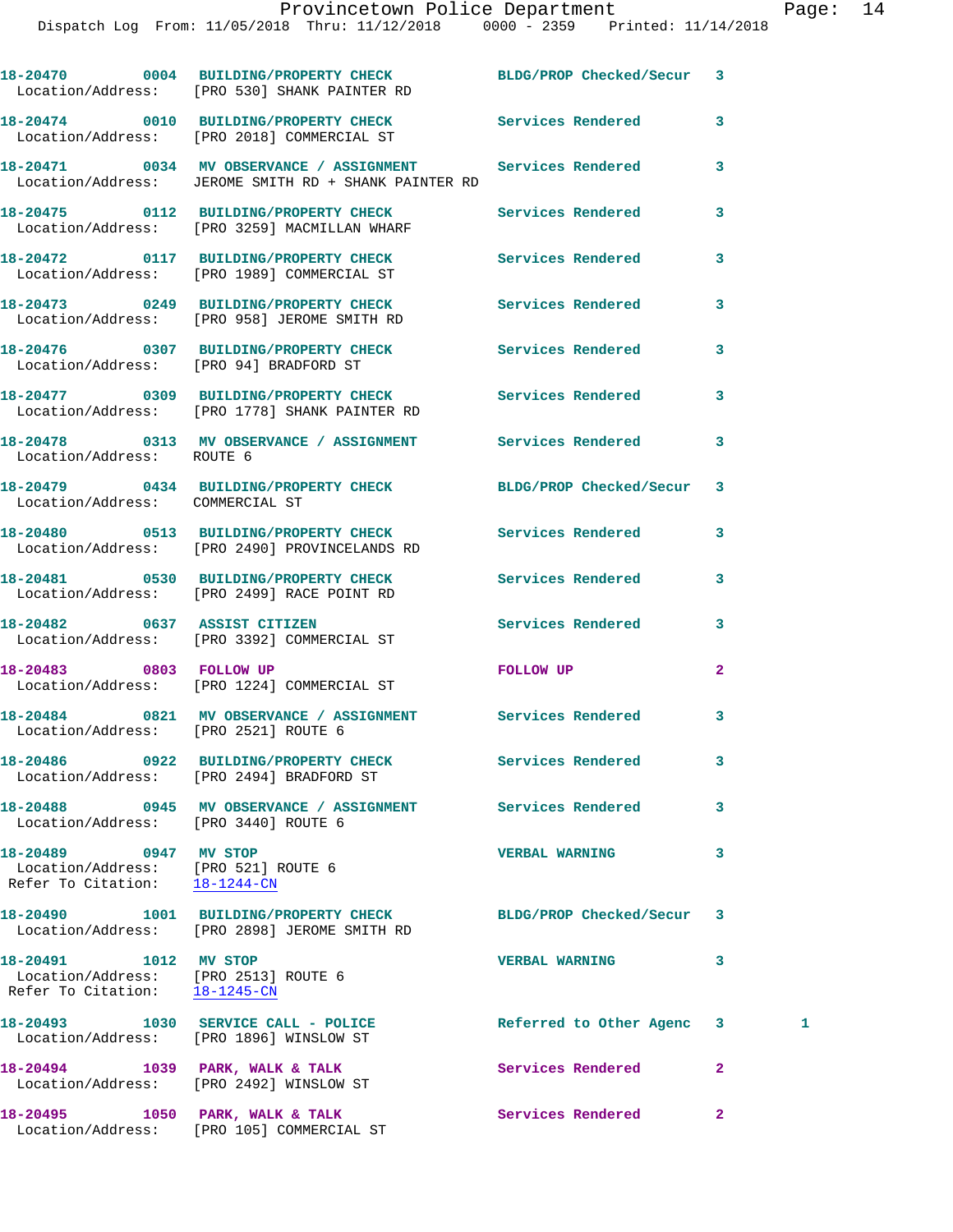|                                                                                              | 18-20496 1131 LOST PINK WALLET<br>Location/Address: [PRO 542] SHANK PAINTER RD                             | Services Rendered        | 3              |   |
|----------------------------------------------------------------------------------------------|------------------------------------------------------------------------------------------------------------|--------------------------|----------------|---|
|                                                                                              | 18-20497 1134 LOST BROWN WALLET<br>Location/Address: [PRO 542] SHANK PAINTER RD                            | Services Rendered        | 3              |   |
| Location/Address: [PRO 94] BRADFORD ST                                                       | 18-20498 1145 MV OBSERVANCE / ASSIGNMENT Services Rendered                                                 |                          | 3              |   |
| 18-20499 1147 MV STOP<br>Location/Address: [PRO 2521] ROUTE 6<br>Refer To Citation: T1244476 |                                                                                                            | Citation / Warning Issu  | 3              |   |
|                                                                                              | 18-20500 1220 BUILDING/PROPERTY CHECK Services Rendered<br>Location/Address: [PRO 2540] RACE POINT RD      |                          | 3              |   |
| 18-20501 1231 ANIMAL CALL                                                                    | Location/Address: [PRO 2499] RACE POINT RD                                                                 | Referred to Other Agenc  | $\mathbf{2}$   |   |
| Location/Address: [PRO 2520] PRINCE ST                                                       | 18-20502 1246 BUILDING/PROPERTY CHECK                                                                      | Services Rendered        | 3              |   |
|                                                                                              | 18-20503 1401 LOST BLACK WALLET<br>Location/Address: [PRO 542] SHANK PAINTER RD                            | Services Rendered        | 3              |   |
|                                                                                              | 18-20506 1541 PARK, WALK & TALK<br>Location/Address: [PRO 2494] BRADFORD ST                                | Services Rendered        | $\mathbf{2}$   |   |
|                                                                                              | 18-20507 1546 MV OBSERVANCE / ASSIGNMENT Services Rendered<br>Location/Address: [PRO 537] SHANK PAINTER RD |                          | 3              |   |
|                                                                                              | 18-20508 1614 PARK, WALK & TALK<br>Location/Address: [PRO 2206] PILGRIMS LANDING                           | Services Rendered        | $\mathbf{2}$   |   |
| Location/Address: ROUTE 6                                                                    | 18-20509 1627 MV OBSERVANCE / ASSIGNMENT Services Rendered                                                 |                          | 3              |   |
|                                                                                              | 18-20510 1726 LOST PROPERTY<br>Location/Address: [PRO 3908] COMMERCIAL ST                                  | Services Rendered        | 3              |   |
|                                                                                              | 18-20511 1728 LOST PROPERTY<br>Location/Address: [PRO 542] SHANK PAINTER RD                                | Services Rendered        | 3              |   |
| 18-20512 1739 MV STOP<br>Location/Address: ROUTE 6 + CONWELL ST                              |                                                                                                            | <b>VERBAL WARNING</b>    | 3              |   |
| 18-20513 1757 MV STOP                                                                        | Location: [PRO 3672] TOWN LINE                                                                             | <b>VERBAL WARNING</b>    | 3              |   |
| Location/Address: [PRO 3440] ROUTE 6                                                         | 18-20514 1839 MV OBSERVANCE / ASSIGNMENT Services Rendered                                                 |                          | 3              |   |
| 18-20515 1906 ANIMAL CALL                                                                    | Location/Address: [PRO 2490] PROVINCELANDS RD                                                              | Services Rendered        | $\mathbf{2}^-$ | 1 |
| 18-20516 1957 ANIMAL CALL                                                                    | Location/Address: [PRO 597] COMMERCIAL ST                                                                  | Could Not Locate         | $\mathbf{2}$   |   |
| Location/Address: ROUTE 6                                                                    | 18-20517 2153 MV OBSERVANCE / ASSIGNMENT Services Rendered                                                 |                          | 3              |   |
|                                                                                              | 18-20518  2206 BUILDING/PROPERTY CHECK<br>Location/Address: [PRO 539] SHANK PAINTER RD                     | <b>Services Rendered</b> | 3              |   |
|                                                                                              | 18-20519 2340 BUILDING/PROPERTY CHECK<br>Location/Address: [PRO 2977] COMMERCIAL ST                        | Services Rendered        | 3              |   |
|                                                                                              |                                                                                                            |                          |                |   |

Location/Address: [PRO 530] SHANK PAINTER RD

**18-20520 2350 BUILDING/PROPERTY CHECK BLDG/PROP Checked/Secur 3**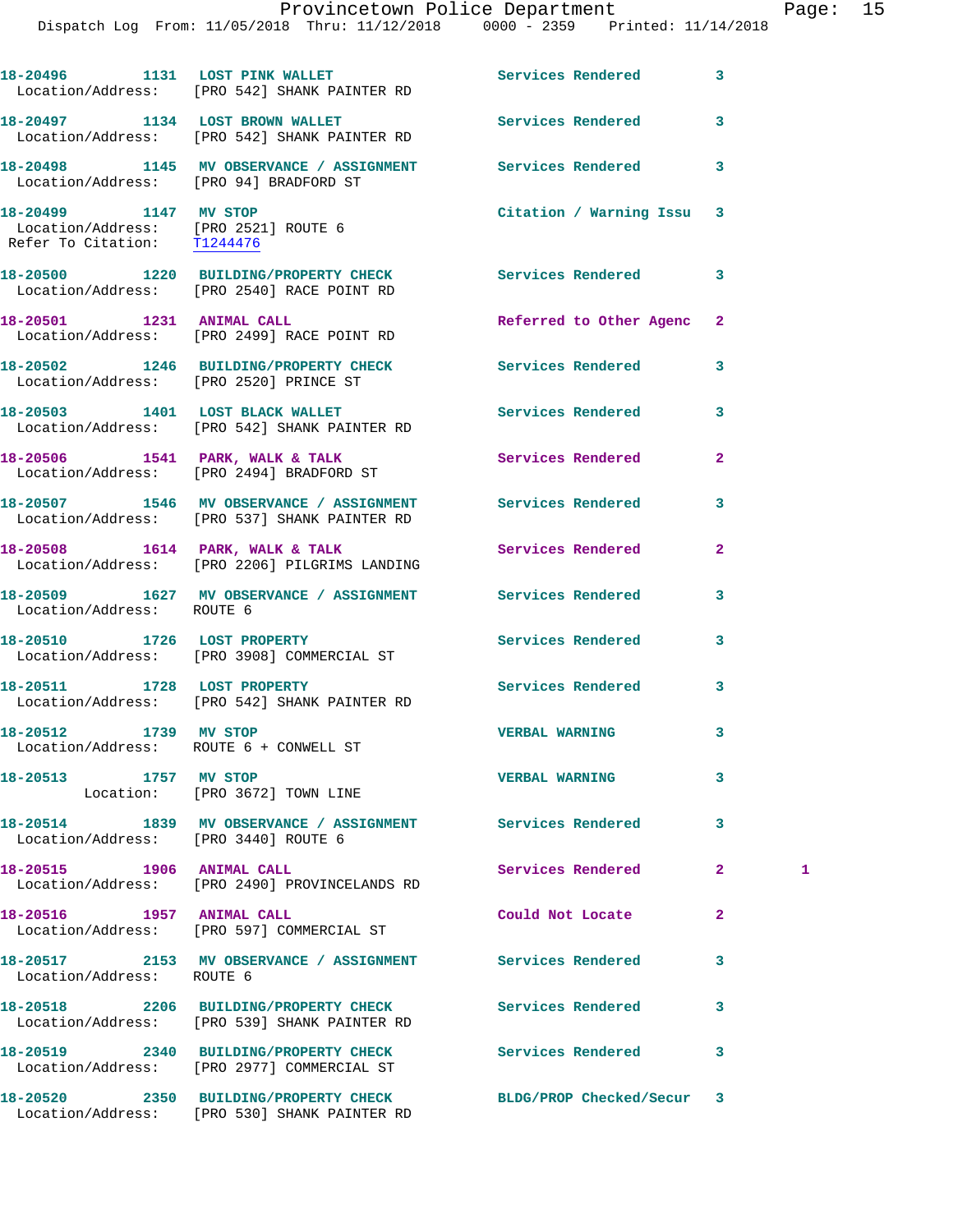| 18-20521          | 2355 BUILDING/PROPERTY CHECK | Services Rendered |  |
|-------------------|------------------------------|-------------------|--|
| Location/Address: | FPRO 5261 RYDER ST EXT       |                   |  |

## **For Date: 11/12/2018 - Monday**

|                                                                          | 18-20522 0000 BUILDING/PROPERTY CHECK BLDG/PROP Checked/Secur 3<br>Location/Address: [PRO 182] COMMERCIAL ST         |                           |                |
|--------------------------------------------------------------------------|----------------------------------------------------------------------------------------------------------------------|---------------------------|----------------|
|                                                                          | 18-20523 0006 MV OBSERVANCE / ASSIGNMENT Services Rendered 3<br>Location/Address: [PRO 2577] BRADFORD ST             |                           |                |
|                                                                          | 18-20525 0014 ALARM - GENERAL<br>Location/Address: [PRO 595] BRADFORD ST                                             | BLDG/PROP Checked/Secur 1 |                |
| Refer To P/C: 18-256-AR                                                  | 18-20526 0032 MEDICAL EMERGENCY<br>Location/Address: [PRO 542] SHANK PAINTER RD                                      | Services Rendered 1       |                |
|                                                                          | 18-20527 0054 MEDICAL EMERGENCY<br>Location/Address: [PRO 542] SHANK PAINTER RD<br>Refer To $P/C$ : $18-256-AR$      | Services Rendered 1       |                |
|                                                                          | 18-20529 0149 BUILDING/PROPERTY CHECK BLDG/PROP Checked/Secur 3<br>Location/Address: [PRO 175] COMMERCIAL ST         |                           |                |
|                                                                          | 18-20530 0201 BUILDING/PROPERTY CHECK<br>Location/Address: [PRO 519] RACE POINT RD                                   | BLDG/PROP Checked/Secur 3 |                |
|                                                                          | 18-20531 0321 MEDICAL EMERGENCY<br>Location/Address: [PRO 542] SHANK PAINTER RD<br>Refer To $P/C$ : 18-256-AR        | Transported to Hospital 1 |                |
|                                                                          | 18-20532 0334 ALARM - GENERAL<br>Location/Address: [PRO 595] BRADFORD ST                                             | BLDG/PROP Checked/Secur 1 |                |
|                                                                          | 18-20533 0533 ASSIST DEPARTMENT / MUTUAL AID Referred to Other Agenc 3<br>Location/Address: [TRU 574] QUAIL RIDGE RD |                           |                |
|                                                                          | 18-20534 0617 SERVICE CALL - POLICE 3 Services Rendered<br>Location/Address: [PRO 516] RACE POINT RD                 |                           | 3              |
| 18-20535 0710 SEAL SIGNAGE                                               | Location/Address: [PRO 542] SHANK PAINTER RD                                                                         | Could Not Locate          | $\overline{a}$ |
|                                                                          | 18-20536 0715 SERVICE CALL - POLICE 3 Services Rendered<br>Location/Address: [PRO 542] SHANK PAINTER RD              |                           | 3              |
| 18-20537 0740 MV STOP<br>Location/Address: [PRO 2521] ROUTE 6            |                                                                                                                      | No Action Required 3      |                |
| 18-20538 0807 MV STOP<br>Location/Address: [TRU 534] SHORE RD            |                                                                                                                      | Services Rendered         | 3              |
| 18-20540 0843 MEDICAL EMERGENCY<br>Location/Address: [PRO 787] CENTER ST |                                                                                                                      | Transported to Hospital 1 |                |
|                                                                          | 18-20541 0905 LARCENY / FORGERY / FRAUD<br>Location/Address: [PRO 3304] COMMERCIAL ST                                | Services Rendered         | $\mathbf{2}$   |
|                                                                          | 18-20542 0906 MV BREAKING & ENTERING<br>Location/Address: [PRO 2000] COMMERCIAL ST                                   | Services Rendered         | $\mathbf{2}$   |
| 18-20543 0921 ALARM - GENERAL                                            | Location/Address: [PRO 1974] BRADFORD ST                                                                             | False Alarm               | 1              |
| 18-20544 0934 ALARM - FIRE                                               | Location/Address: [PRO 208] COMMERCIAL ST                                                                            | False Alarm               | 1              |
| 18-20545 0952 PIER SERVICES                                              | Location/Address: [PRO 3259] MACMILLAN WHARF                                                                         | Services Rendered         | $\mathbf{2}$   |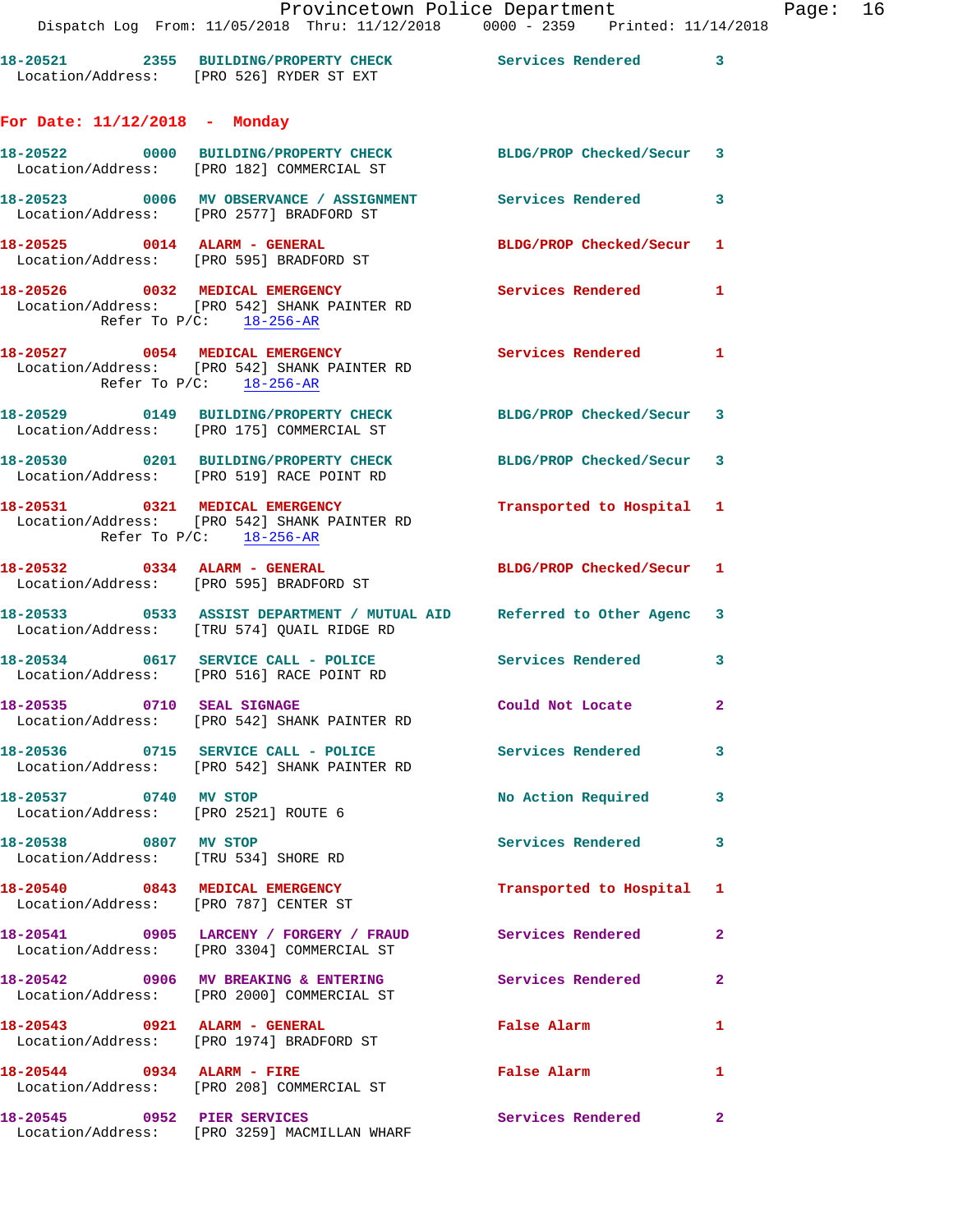Dispatch Log From: 11/05/2018 Thru: 11/12/2018 0000 - 2359 Printed: 11/14/2018

**18-20547 1035 BUILDING/PROPERTY CHECK Services Rendered 3**  Location/Address: CAPTAIN BERTIES WAY **18-20548 1051 VETERAN DAY SERVICES Services Rendered 2**  Location/Address: [PRO 105] COMMERCIAL ST **18-20549 1100 HAZARDS Unfounded 2**  Location/Address: [PRO 890] CONWELL ST **18-20550 1203 MV BREAKING & ENTERING Services Rendered 2**  Location/Address: [PRO 1737] BRADFORD ST **18-20551 1213 SUSPICIOUS ACTIVITY Services Rendered 2**  Location/Address: [PRO 2199] BAYBERRY AVE **18-20552 1253 FOLLOW UP FOLLOW UP 2**  Location/Address: [PRO 2199] BAYBERRY AVE **18-20553 1253 SUSPICIOUS ACTIVITY Services Rendered 2**  Location/Address: [PRO 542] SHANK PAINTER RD **18-20554 1317 MV BREAKING & ENTERING Services Rendered 2**  Location/Address: [PRO 1348] COMMERCIAL ST **18-20555 1348 HARASSMENT / THREATS Services Rendered 2**  Location/Address: [PRO 1021] NICKERSON ST 18-20557 1515 MV BREAKING & ENTERING 3POKEN TO 2 Location/Address: BRADFORD ST **18-20558 1521 MV BREAKING & ENTERING SPOKEN TO 2**  Location/Address: [PRO 1219] WILLOW DR **18-20559 1540 911 - GENERAL SPOKEN TO 1**  Location/Address: [PRO 3280] RACE RD **18-20560 1604 FOLLOW UP SPOKEN TO 2**  Location/Address: [PRO 978] MAPLE CT **18-20561 1634 SUSPICIOUS ACTIVITY SPOKEN TO 2**  Location/Address: [PRO 838] COMMERCIAL ST **18-20562 1646 SERVE WARRANT Could Not Locate 3**  Location/Address: [PRO 838] COMMERCIAL ST **18-20564 1659 MV STOP VERBAL WARNING 3**  Location/Address: MILLER HILL RD + BRADFORD ST Refer To Citation:  $\frac{18-1246-CN}{2}$ **18-20565 1722 MV OBSERVANCE / ASSIGNMENT Services Rendered 3**  Location/Address: [PRO 530] SHANK PAINTER RD 18-20566 1755 PARK, WALK & TALK **Services Rendered** 2 Location/Address: [PRO 539] SHANK PAINTER RD **18-20567 1800 ALARM - GENERAL No Action Required 1**  Location/Address: [PRO 285] COMMERCIAL ST 18-20569 1939 MEDICAL EMERGENCY Services Rendered 1 Location/Address: RACE POINT RD + PROVINCELANDS RD **18-20570 2005 MV STOP VERBAL WARNING 3**  Location/Address: HOWLAND ST + WILLOW DR Refer To Citation: 18-1247-CN **18-20571 2022 MV OBSERVANCE / ASSIGNMENT Services Rendered 3**  Location/Address: HOWLAND ST + BRADFORD ST **18-20572 2110 BUILDING/PROPERTY CHECK Services Rendered 3**  Location/Address: [PRO 3259] MACMILLAN WHARF